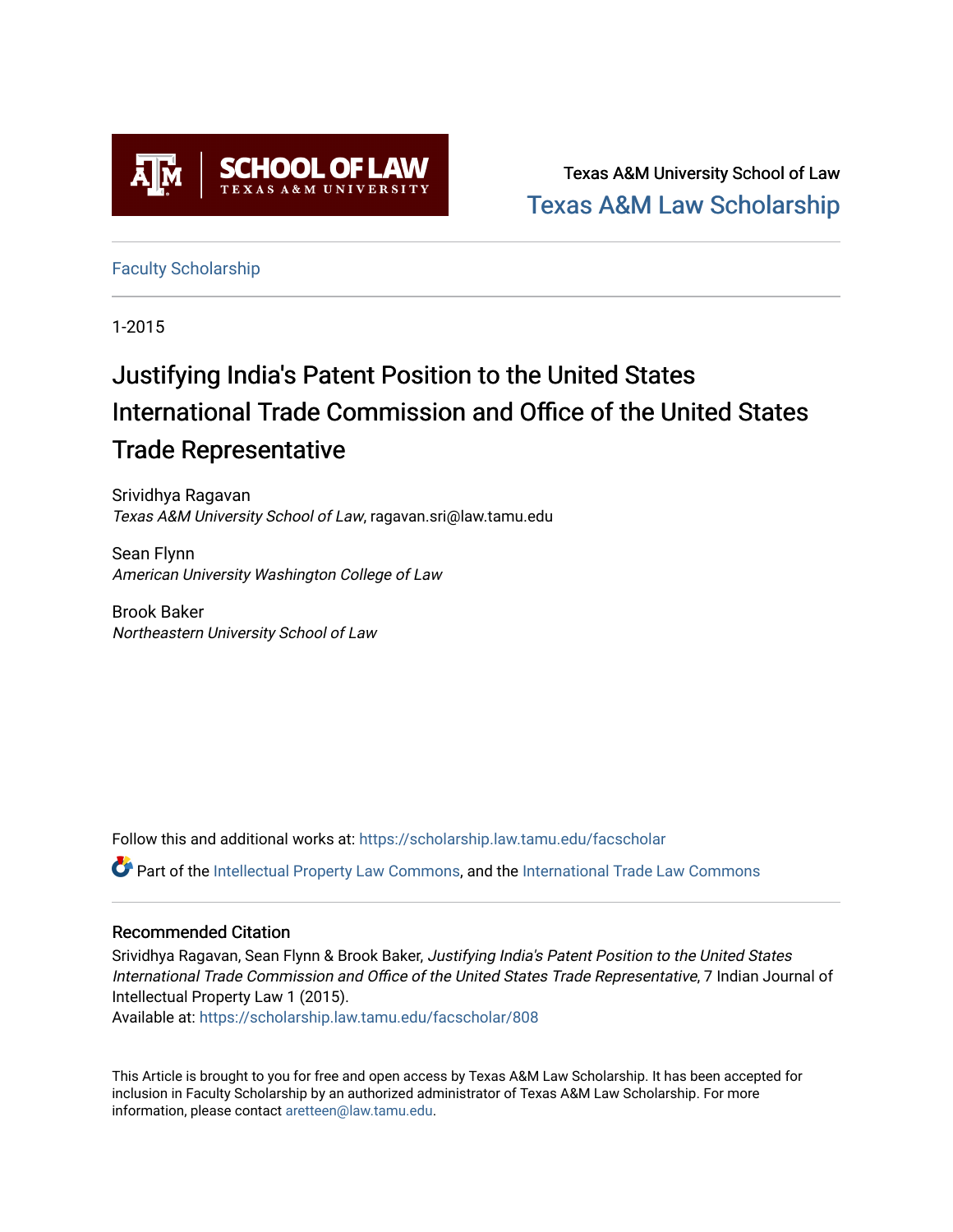# **JUSTIFYING INDIA'S PATENT POSITION TO THE UNITED STATES INTERNATIONAL TRADE COMMISSION AND OFFICE OF THE UNITED STATES TRADE REPRESENTATIVE**

*Srividhya Ragavan, Sean Flynn and Brook Baker\** 

## **INTRODUCTION**

On August 2, 2013, the Chairman of the Senate Committee on Finance and the House Committee on Ways and Means Committees using the powers under section  $332(g)$  of the Tariff Act of  $1930^1$ , requested the U.S. International Trade Commission (ITC) to institute an investigation<sup>2</sup> on issues relating to Trade, Investment, and Industrial Policies in India, with particular reference to its effects on the United States. In their request, the Committee requested the ITC to conduct an investigation regarding Indian industrial policies that discriminate against U.S. imports and investment for the sake of supporting Indian domestic industries, and the effect that those barriers have on the U.S. economy and U.S. jobs.<sup>3</sup> Following this, the Secretary of the US ITC instituted the investigation formally requesting reports at a public hearing to particularly determine the competitiveness of India's economy by examining whether India had any significant restrictive trade and FDI policies currently maintained or recently adopted and whether exports of US firms are affected and the measure of such effect. The investigation focused on agriculture, manufacturing and service sectors, as well as the overall business environment.<sup>4</sup> The ITC's overview particularly considered changes in tariff and nontariff measures, including measures relating to the protection of intellectual property rights, and other

<sup>\*</sup> **Srividhya Ragavan,** Professor of Law, University of Oklahoma College of Law, Norman, OK – 73034;  **Sean Flynn**, Associate Director and Lecturer in Law, American University Washington College of Law, Program on Information Justice and Intellectual Property, Washington D.C. 20016;  **Brook Baker**, Professor of Law, Northeastern University School of Law, Boston, MA 02115.

<sup>1 19</sup> U.S.C. §1332(g)

<sup>2</sup> ITC Investigation No. 332-543

<sup>3</sup> International Trade Commission, Notice for Investigation No. 332-543, Aug. 29, 2013. *See also* Federal Register**,** Vol. 79, No. 2, FR Doc. 2013–31487, Jan. 3, 2014 (notice of the USTR)

<sup>4</sup> *See* International Trade Commission, Notice for Investigation No. 332-543, Aug. 29, 2013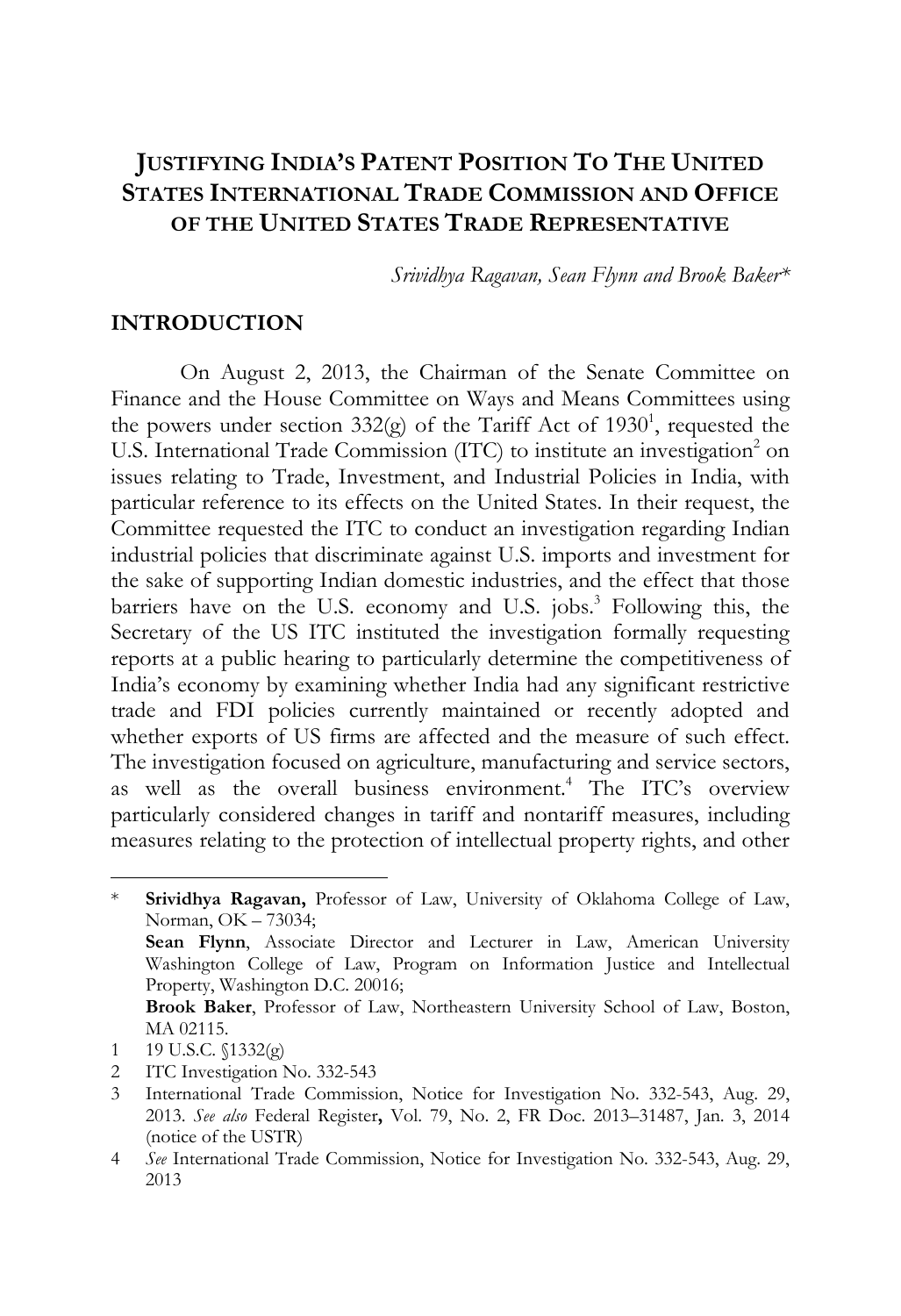actions taken by India's government to facilitate or restrict the inflow of trade and FDI.

The paper below largely is an extract of the testimonial filed by the authors to the Secretary of the ITC in response to the Notice on the Federal Register dated August 29, 2013 titled *Trade, Investment, and Industrial Policies in India: Effects on the U.S. Economy.* Where required, the paper also draws from the written submissions that the authors made to the United States Trade Representative's (hereinafter, USTR) office on the related question of whether India deny adequate and effective protection of intellectual property rights or deny fair and equitable market access to U.S. persons who rely on intellectual property protection.<sup>5</sup> The authors submitted the testimonials to the ITC as well as the USTR and as legal academics with expertise in patent law, trade law, the TRIPS agreement and the law of India. Each of the authors had engaged in this field for more than 10 years and has closely followed the developments within India in relation to the prescriptions of the TRIPS agreement.

The authors, as legal academics asserted the core point that, whatever effect India's policies may have on the profits on multinational companies, including those headquartered in the U.S., India's recent enactment and implementation of its patent law is fully in accord with the World Trade Organization's Agreement on Trade Related Aspects of Intellectual Property Rights (TRIPS).<sup>6</sup> Further, the authors asserted that India has demonstrated its adherence to TRIPS and to non-protectionism and a national treatment regime by revamping its systems, instituting massive changes to further intellectual property rights and by establishing prudent IP standards that apply equally to both domestic and foreign companies. Each of these standards remains in conformity with the TRIPS agreement and carefully calibrated to accommodate its national objectives within the scope of the flexibilities accorded under the TRIPS agreement.

<sup>5</sup> *See* Post-hearing submissions of Ragavan, Flynn and Baker, Notice of the USTR, Federal Register**,** Vol. 79, No. 2, FR Doc. 2013–31487, Jan. 3, 2014

<sup>6</sup> Annex IC to the General Agreement on Tariffs and Trade, Uruguay Round, World Trade Organization, done at Marrakesh, Apr. 15, 1994, 33 I.L.M 1981 (1994), reprinted in WORLD TRADE ORGANIZATION, THE RESULTS OF THE URUGUAY ROUND OF MULTILATERAL TRADE NEGOTIATIONS 365 (1995). See also Paris Convention for the Protection of Industrial Property, Mar. 20, 1883, 21 U.S.T. 1583, 1630, 828 U.N.T.S. 305, 307 (last revised July 14, 1967) (hereinafter Paris Convention).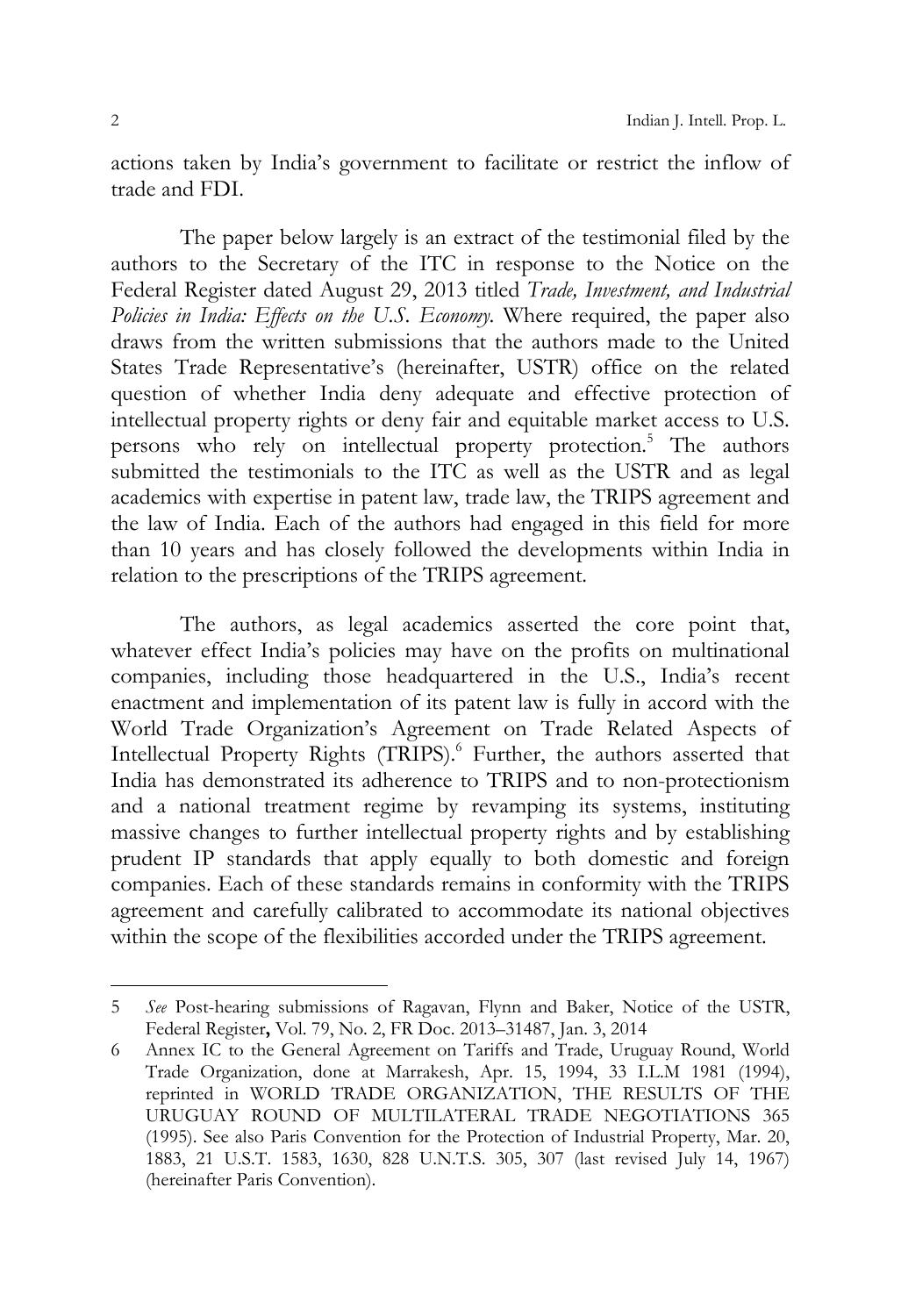$\overline{a}$ 

The authors further reiterated that countries remain free after TRIPS to tailor their intellectual property laws to their domestic social, economic and cultural needs as they define them, within the bounds of the treaty. Accordingly, as recognized within the World World Trade Organization and the TRIPS Agreement, there is a great deal of lawful pluralism among WTO Members about standards of patentability and about key flexibilities, including both patentable subject matter and grounds for compulsory licenses. India's laws and implementation thus far remain well within the lawful pluralism allowed by TRIPS.

Specifically, the authors added that TRIPS Article 31 permits compulsory licenses for ANY reason, including the historically sanctioned grounds of insufficient working of an invention in the country. This flexibility was explicitly clarified in the 2001 Doha Declaration on the TRIPS Agreement and Public Health. Similarly, TRIPS leaves countries free to define patentability criteria, including to define what is not an invention. Along the same lines, each member of the WTO has the sovereign right to determine and establish the threshold for the nonobviosuness/inventivestep requirement. Thus, the authors asserted that India is within its rights to establish that the new forms or uses of existing and known molecules that do not significantly increase the therapeutic effectiveness of such substances are not entitled to patent protection. Finally, the authors pointed out that most of the questions on the survey used by ITC remained irrelevant to the task of ascertaining whether India's policies violate TRIPS.

With that as the background, the following paper highlights the submissions and testimonials of the authors at the ITC. The paper can be divided into two main parts. Part I responds to the issues that the ITC considered with reference to India's patent legislation. In this, the testimony traces the history of India's patents, outlines the recent changes that were implemented under the 2005 amendment to the legislation particularly highlighting how these changes remained fully TRIPS compliant. The second section<sup>7</sup> addresses India's policies on agriculture and highlights how these policies are compliant with the TRIPS Agreement. The conclusion highlights that

<sup>7</sup> Professor Brook Baker did not sign on to the section on Agriculture submitted to the International Trade Commission.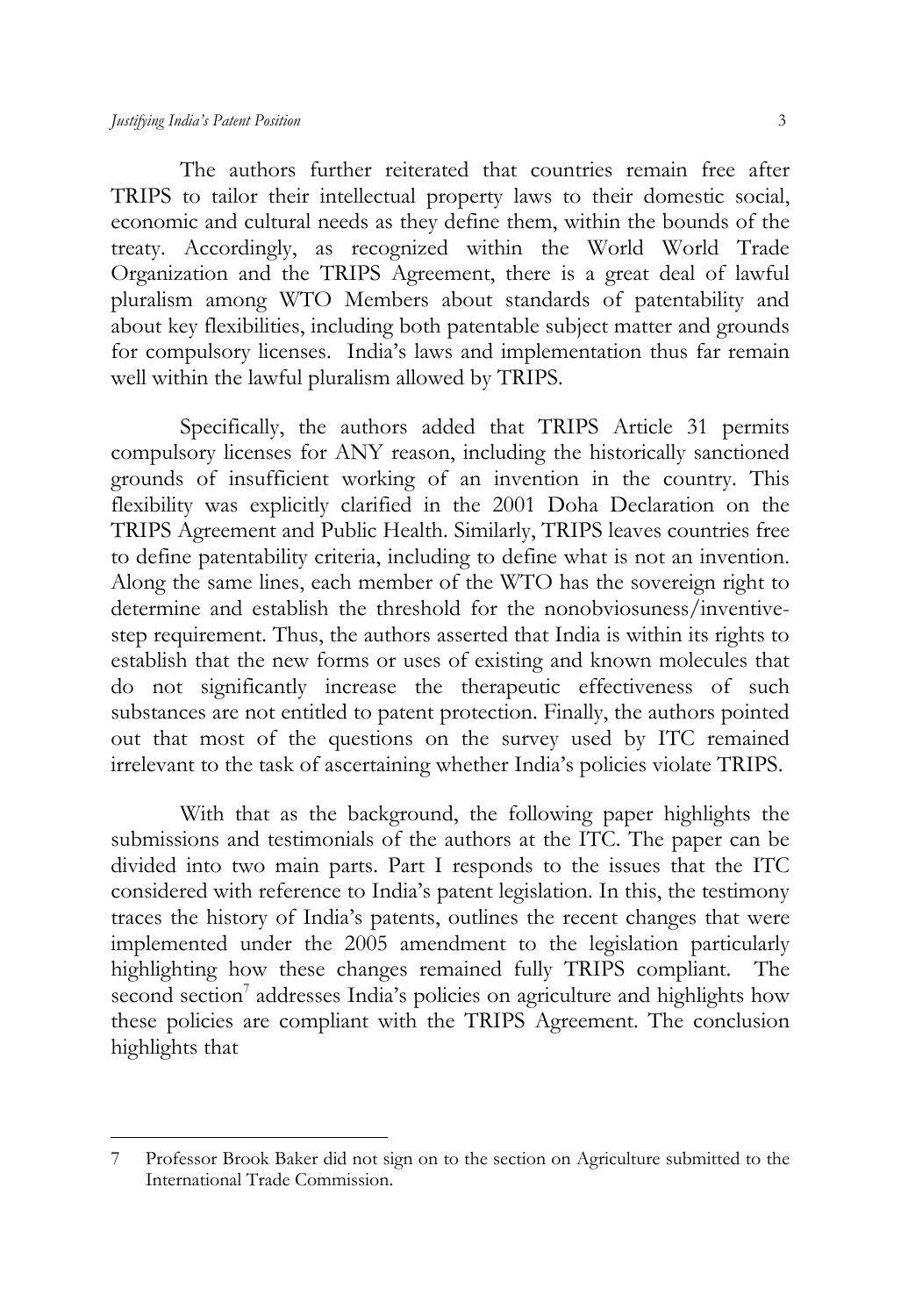#### **PART I: PATENTS**

#### **1. India Patent History:**

 India, like many developing countries around the world, reformed its patent laws during its period of most rapid industrialization to tailor them to its domestic social and economic needs. What is important about this history is that the WTO TRIPS agreement restricted the range of options available to India and other countries in effecting such tailoring, but did not alter the goal itself. Indeed, the Preamble and Articles 7 and 8 of TRIPS clearly and forcefully posit that countries retain the sovereign ability to adjust their intellectual property laws and their implementation to serve local needs. The Preamble of TRIPS recognizes an "underlying public policy objective of national systems for the protection of intellectual property, including developmental and technological objectives."8 Article 7 reiterates this position that the TRIPS' objective to protect and enforce IP rights "should contribute . . . to a balance of rights and obligations" of members in a manner conducive to social and economic welfare.<sup>9</sup> Article 8 recognizes members' rights to adopt public interest or public health measures consistent with the TRIPS provisions.10 The right of WTO Members to take local realities into account and to adapt TRIPS's minimum standards pluralistically is further clarified in TRIPS Article 1.1.<sup>11</sup>

 Historically, India embraced process-patent-only protection in specified fields rather than product patent protection, particularly for food and pharmaceuticals, in order to prioritize domestic issues like access to medication and food security. India was not alone. In the period before TRIPS, nearly 50 countries exempted pharmaceuticals from product patent protection and an additional 10 exempted pharmaceuticals from process patents as well.<sup>12</sup>

<sup>8</sup> Annex IC to the General Agreement on Tariffs and Trade, Uruguay Round, World Trade Organization, done at Marrakesh, Apr. 15, 1994, 33 I.L.M 1981 (1994), reprinted in WORLD TRADE ORGANIZATION, THE RESULTS OF THE URUGUAY ROUND OF MULTILATERAL TRADE NEGOTIATIONS 365 (1995) [hereinafter TRIPS] at art. 27(1).

<sup>9</sup> *Id.* art. 7.

<sup>10</sup> *Id.* art. 8.

<sup>11</sup> *Id.* art. 1.1

<sup>12</sup> PAUL GOLDSTEIN, INTERNATIONAL INTELLECTUAL PROPERTY LAW at 302 (2001).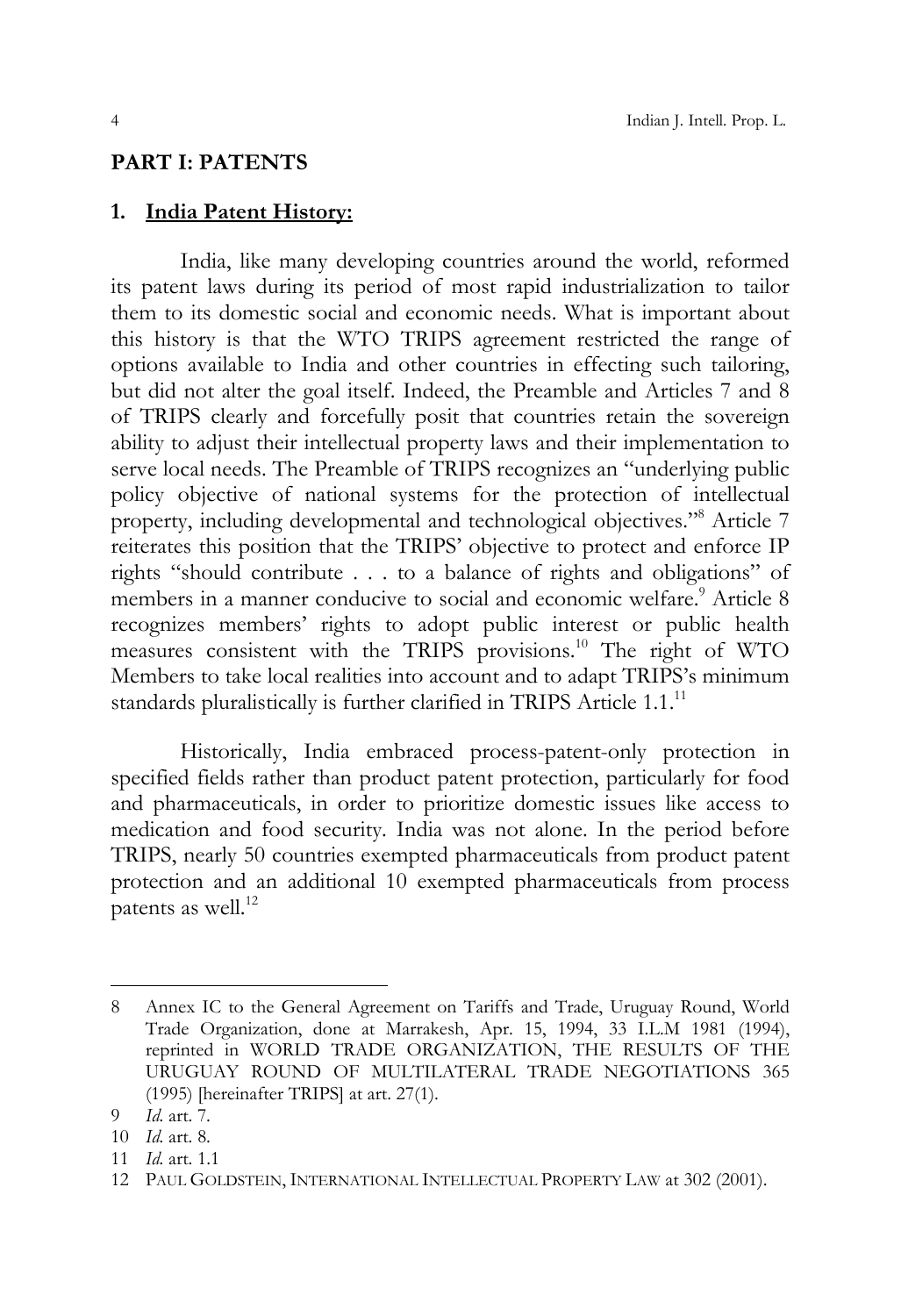The Indian Patent Act of  $1970$ ,<sup>13</sup> (IP70) along with other mechanisms such as drug and industrial policies were all part of the repertoire of tools used by India to achieve its national priorities. In gist, the process patent regime of IP70 excluded protection of the end-product, but protected the method or the process of making the product. The process patent regime encouraged competitive innovation in the methods of making known products, thus, it enabled production of products patented elsewhere using different processes, incentivizing the development of more efficient production processes. The system's encouragement for process innovation was the first step to establishing India's generic drug industry, much like how Germany established its chemical process industries in the 1800s. Under IP70, the term of process protection over food, drug, and medical inventions was limited to five years.14 A license of right authorized any person to manufacture a patented product, without having to seek the patentee's approval.<sup>15</sup> Inventions relating to food, chemicals, and pharmaceuticals, were automatically deemed to be endorsed with a license of right three years after the patent issues. Further, the government could, in the public interest, compulsorily license the patent if the invention was either not reasonably priced or not worked to satisfy the reasonable requirements of the public.

#### **2. Changes Under the 2005 Amendment:**

 Many of these policies – although not their ultimate aims, were required to be changed by TRIPS. India has been faithful to its obligations under TRIPS, amending its Patent Act and taking many other measures at considerable expense to comply with its obligations while maintaining what flexibility it has under TRIPS to continue to further legitimate domestic policies. Indeed, in many respects India has been more forthcoming in amending its laws and policies to comply with TRIPS than has the United States.

#### i. Pharmaceutical Product Patent Regime:

 India's most important TRIPS-fulfilling amendment—the institution of a pharmaceutical product patent regime—was instituted in

<sup>13</sup> *See* Patents Act of 1970, 27 INDIA A.I.R. MANUAL 450 (1979) (hereinafter IP70).

<sup>14</sup> *Id.* § 53(1)(a) (1979).

<sup>15</sup> *Id.* § 88.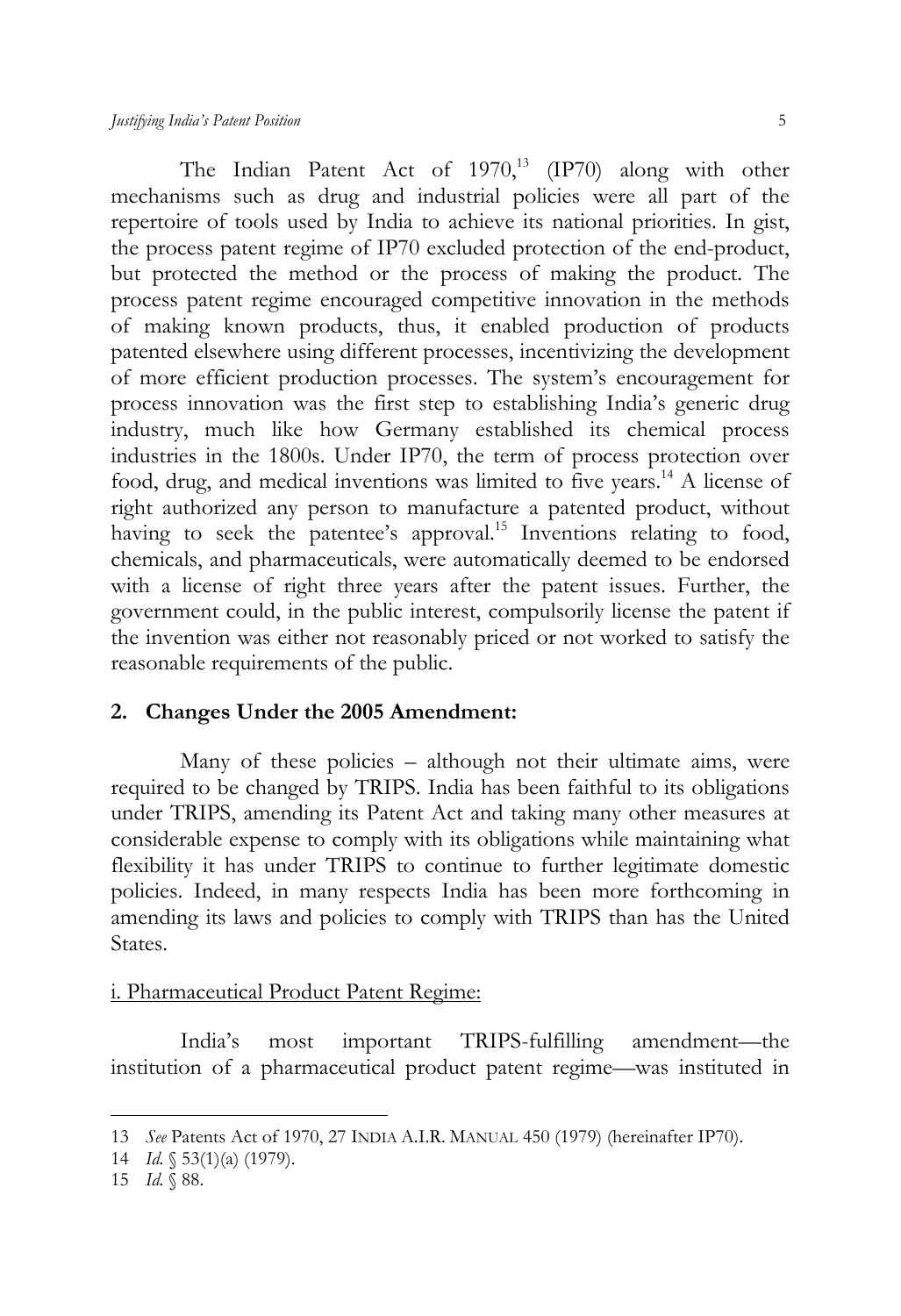2005. India had previously adopted the TRIPS compliant international standard of patentability based on the requirements of novelty, inventive step, and industrial applicability (utility) with respect to other fields of technology. India was required to grant patents on pharmaceutical product inventions as well as process inventions because the TRIPS Agreement prevents discrimination against particular fields of technology.

 India's definition of n*ovelty* or "new invention" includes world-wide prior art which was was much broader than the requirement that prevailed in the United States under 35 U.S.C. § 102, under which any use of the application material within the United States (only) defeated novelty. Only in 2011 would the America Invents Act introduce the concept of worldwide novelty,<sup>16</sup> even though this provision was heavily criticized as obstructing small-scale industries.

 India's *inventive step* requirement requires that the "feature of an invention that involves technical advance as compared to the existing knowledge or having economic significance or both and that makes the invention not obvious to a person skilled in the art."17 This requirement for inventive step has been widely noted as being much more stringent than the nonobvious requirement in the United States, but many countries have different, indeed stricter standards for inventive step than does the United States.<sup>18</sup> In fact, the U.S.'s weak standard has been a significant causative factor for the degenerating quality of the patents in the U.S.

 India has also adopted, within the framework of allowable pluralism under TRIPS, a stronger definition of industrial applicability than the United States. The United States' weaker standard of utility has historically allowed the patenting of business methods and other more abstract

<sup>16</sup> Leahy Smith America Invents Act, Pub. L. 112-29, (H.R 1249) *at* § 102.

<sup>17</sup> Patents (Amendment) Act, 2005, No. 15, Acts of Parliament, 2005, at § 2(ja) (hereinafter PTA, 2005); *See also* Srividhya Ragavan and Feroz Ali Khader, *Proof of Progress: The Role of Obviousness Standard in the Indian Patent Office, GLOBAL PERSPECTIVES ON PATENT LAW (FORTHCOMING)*. Ed. Ruth Okediji, Margo Bagley, Jay Erstling. Oxford University Press, 2014 (discussing how the standards of obviousness in India sets a higher bar when compared to the United States).

<sup>18</sup> See, e.g., Amy Nelson, *Obviousness or Inventive Step as Applied to Nucleic Acid Molecules: A Global Perspective*, 6 N.C. J. L. & Tech. 1 (2004); Request for Comments on the International Effort to Harmonize the Substantive Requirements of Patent Law, 66 Fed. Reg. 15,409, 15,409–11 (Mar. 19, 2001) (listing seventeen differences between U.S. patent law and the law of other developed countries).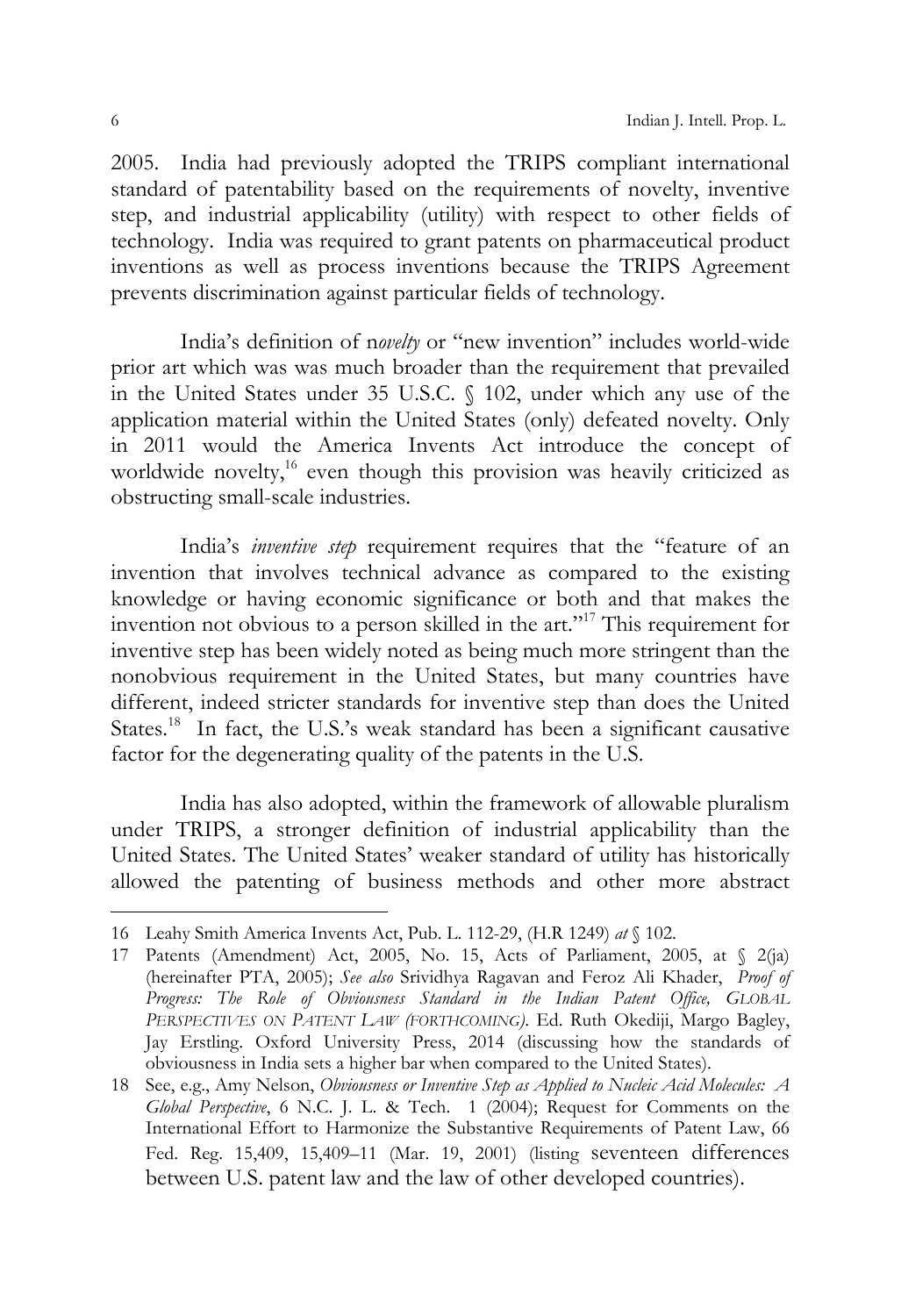innovations, unlike India and many other countries that either exclude such matters as unpatentable or consider them not to have industrial applicability. This is one of many permissible policy differences allowed under TRIPS. In this regard, it is also important to note that India has codified a number of exclusions to patentability that are similarly excluded by many other countries – abstract ideas, theories of science, plants and animals, etc., even where the same creations could subject to patent in the U.S. Perhaps the most important exclusion from patentability, discussed further below, is India's Section 3(d).

# ii. Section  $3(d)$ :<sup>19</sup>

Section 3(d) does the important function of segregating patents that result in evergreening from those that represent a true innovation. Basically, new forms of known compounds that exhibit enhanced efficacy will cross the threshold and be considered innovative. Other forms that merely represent a new form of a known substance without making any therapeutic contribution to the disease in question will fail the bar. Unlike the suspicions expressed under the USTR's Special 301 report of 2013, section 3(d) does not represent an unauthorized fourth requirement because the applicability of this section is limited to one small question in one subject matter.<sup>20</sup> Section  $3(d)$  has no universal application, which would be essential had it been conceived as a fourth requirement. Similarly, the requirement in section 3(d), as mentioned earlier, is no different from the requirement imposed for similar compositions in the United States. That is, in the United States, the Manual for Patent Examination Procedure in sections 716.02 and 2144.09 at paragraph VII discuss the use of "unexpected advantages" or "superior properties" to determine obviousness of such structurally similar compounds.<sup>21</sup> Further, the Court of Appeals for the Federal Circuit in several decisions has reiterated the requirement of "unexpected results" or "surprising effect" as tests to determine patentability of the new forms of known substances.<sup>22</sup> These kinds of

<sup>19</sup> Id. at § 3(d)

<sup>20</sup> *See* 2013 Special 301 Report, Office of the United States Trade Representative, *available at* www.ustr.gov

<sup>21</sup> Manual of Patent Examination Procedure, at sections 716 , 2144 *available at*  www.uspto.gov.

<sup>22</sup> *Id.*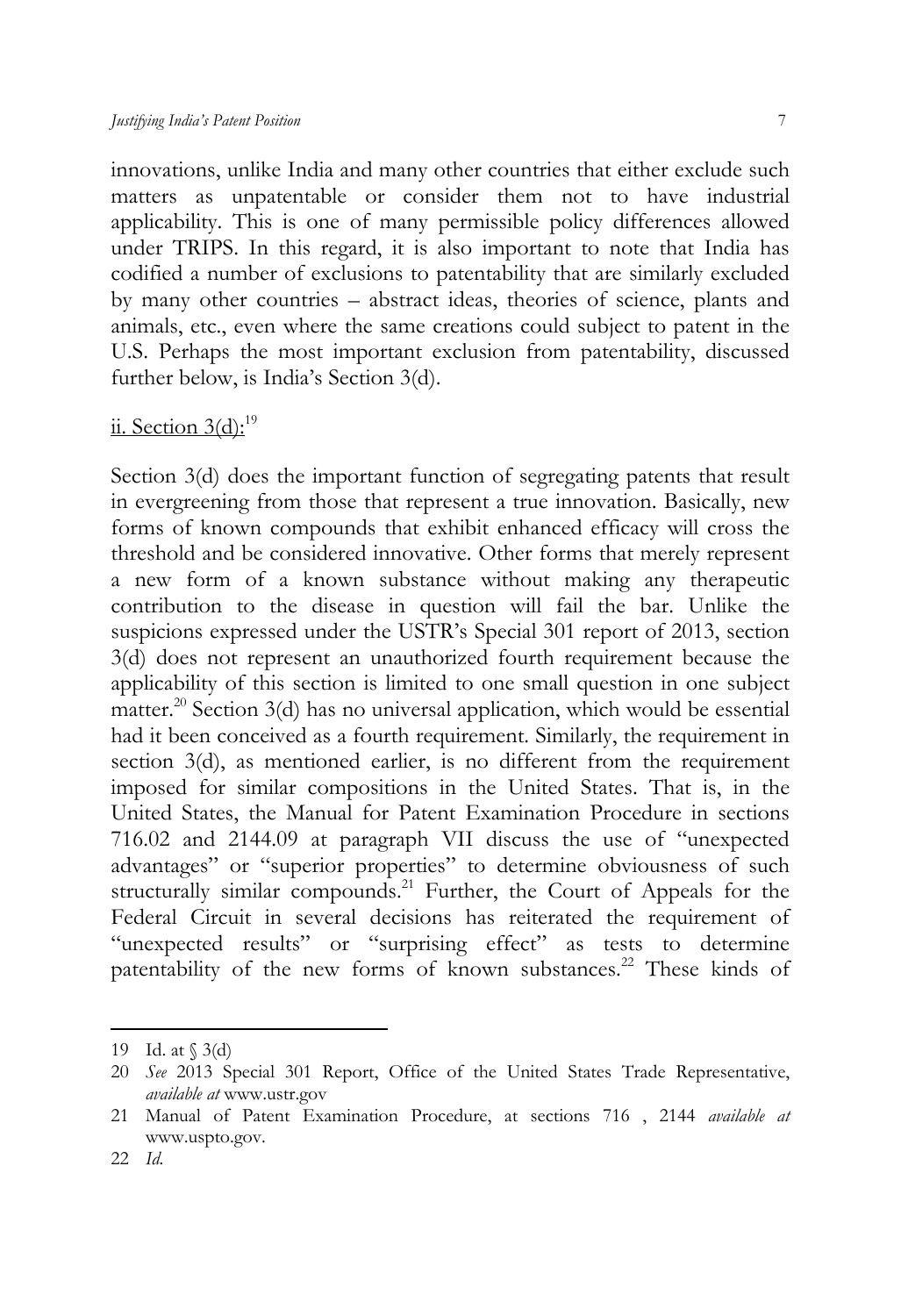criteria are not measurably different form the efficacy requirement that India uses to assess patentability.

 Granting secondary patents, which promotes evergreening, is a controversial issue not just in India but also in the United States.<sup>23</sup> The term *evergreening* refers to strategically patenting different forms of a medicine's active ingredients, new uses, and/or new formulations and staggering such protection to extend monopoly control over various forms/uses of the medicine beyond the 20-year term of protection. The steady lowering of standards, especially for determining nonobviousness, has in turn contributed to such strategic patenting, which is now subject of much scrutiny in the United States.

 The struggles of the United States with a barrage of secondary patents on medicines have served as a lesson to other countries, including India.24 In essence, India is trying hard to prevent issues that the United States is currently facing on account of unduly lowering the bar to facilitate more patents. In gist, low patent standards can dangerously interfere with follow-on innovations and unjustly reward very low levels of innovation. For countries like India, the effect of such lowering on innovation is quite onerous in terms of pharmaceutical costs and untreated patients. Thus, it is important to appreciate that invalidating patents of multinational companies is not a sign of TRIPS noncompliance as long as such invalidation is done using lawful patentability standards and nondiscriminatory processes as required by the TRIPS agreement. In the United States such patents are easily issued although they can be invalidated by litigation. But, rather than accepting the resource investment, cost, judicial time and the loss of access to the public inherent in the U.S. model for combating evergreening, India's Section 3(d), enacted in the 2005 amendment,<sup>25</sup> prohibits patenting of new uses of known substances, including medicines. Similarly, patenting new forms of known substances is not allowed unless there is evidence of significantly enhanced efficacy. The logic of this interesting provision is along the exact lines of the opinion of

<sup>23</sup> See GENERIC DRUG ENTRY PRIOR TO PATENT EXPIRATION: AN FTC STUDY. FEDERAL TRADE COMMISSION 2002

<sup>24</sup> See Thomas Faunce and Joel Lexchin, *Linkage' Pharmaceutical Evergreening in Canada and Australia,* Aust -New Zealand Health Policy (Biomed Central) (2007); EVERGREENING OF PHARMACEUTICAL MARKET PROTECTION, EUROPEAN GENERIC MEDICINES ASSOCIATION.

<sup>25</sup> PTA, *supra* note 9, § 3(d).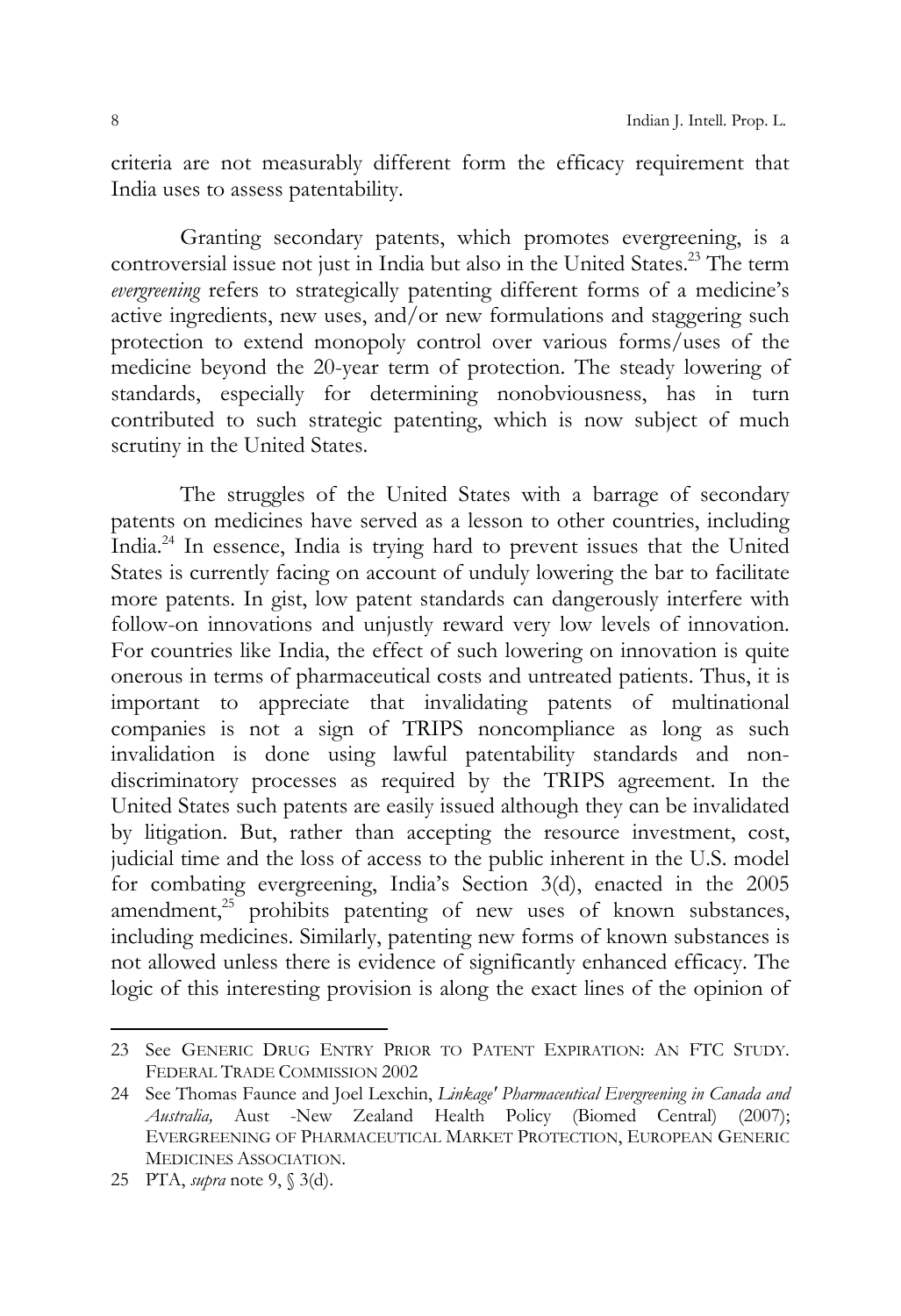the Court of Appeals for the Federal Circuit (CAFC) in the case of *Pfizer v. Apotex* involving the Pfizer's patenting of the besylate form of amlodipine (salt form) which Apotex claimed was obvious in the light of Pfizer's own patent on the base compound amlodipine.<sup>26</sup> The CAFC, in agreeing with Apotex that the patent on the besylate form was invalid, highlighted the besylate form lacked the *unexpected superior results* from the base compound in order for the salt form to be patented.<sup>27</sup> Indeed, the Manual for Patent Examination Procedure in section 716.02 and in 2144.09 specifically memorializes *unexpected results* as a test to demonstrate nonobviousness of structurally similar compounds like isomers and homologues.<sup>28</sup> Thus, India's standard is well within the lines of what has been allowed in the United States.

 The Novartis judgment, which has become central to Congressional criticism of India's IP regime, was decided significantly on the basis of the absence of any evidence of enhanced efficiency, a valid criteria for assessing patentability as described above.<sup>29</sup> In essence, the Supreme Court of India, in a well-reasoned decision, found that beta-crystalline form of imatinib mesylate, was revealed and claimed in a pre-TRIPS patent and thus was time barred from patentability in India unless it showed significantly enhanced efficacy.<sup>30</sup> Unfortunately for Novartis, the Supreme Court of India found that Novartis offered no evidence of increased efficacy of the relevant compound whatsoever, and thus that the patent was unmeritorious under section  $3(d)$ .<sup>31</sup> Whatever the effect ton Novartis's bottom line or on balance of payments with the U.S., this was an eminently reasonable, and TRIPS-permissible, decision.

 TRIPS does not require its member countries to be persuaded by the issue patents of other countries. The argument that several other countries agreed that Gleevec was patentable despite being a mere variation of an existing, previously patented chemical entity is inconsequential to India's own patent determination. If a country chooses to adopt a higher bar for determining patentable subject matter and/or inventive step under

 $\overline{a}$ 

31 *Id.*

<sup>26</sup> Pfizer v. Apotex, 488 F. 3d 1377 (Fed. Cir. 2007); *see also* Pfizer v. Apotex, 480 F.3d 1348 (Fed. Cir. 2007).

<sup>27 480</sup> F.3d at 1368; *see also In re Swain,* 33 C.C.P.A. 1266, 156 F.2d 246, 247–48 (1946).

<sup>28</sup> Manual for Patent Examination Procedure § 2144, § 716 (8th ed., rev. 2012).

<sup>29</sup> Novartis AG v. Union Of India & Ors, Civil Appeal No. 2706-2716 of 2013.

<sup>30</sup> *Id*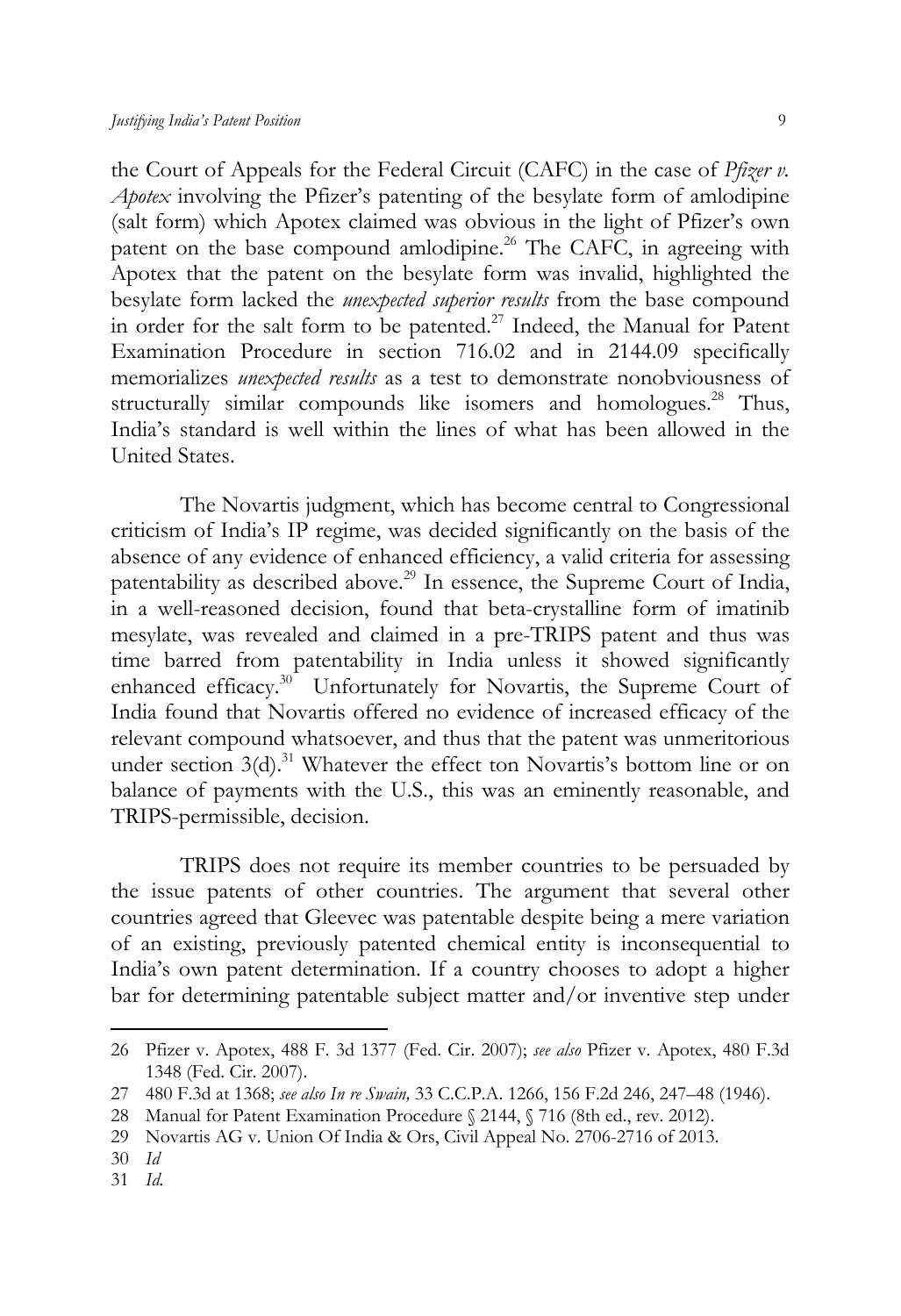TRIPS, it is well within the member's rights to do so. Indeed, Japan has a record of allowing approximately 14% of patents that are granted in the United States. Having a higher bar with standards is well within the rights of a sovereign nation and well-established under the principles of the World Trade Organization. India's Section 3(d) and the Novartis judgment fall well within the ambit of the TRIPS agreement.

 Indeed, as India transitions into a full-fledged patent regime, it is well-worth remembering Justice Breyer's cautionary note in *Laboratory Corporation v. Metabolite*: 32 "sometimes [patents] presence can discourage research …, by requiring complex licensing arrangements, and by raising the costs of using the patented information, sometimes prohibitively so."<sup>33</sup> He advocates that patent law should carefully seek to avoid the dangers of overprotection just as surely as it should avoid diminished incentives resulting from under protection.<sup>34</sup> Section  $3(d)$  is an important tool to serve the end of rewarding true innovation while refusing to grant exclusive rights for trivial, incremental changes. Further, in instituting section 3(d) and in setting a higher patentability bar, a developing country like India would rightly avoid the some of the excessive patenting problems that seem to plague the United States.

#### iii. Opposition Procedure:

 Another important feature, the opposition mechanism, embodies a pre– as well as a post-grant opposition procedure.<sup>35</sup> Pre-grants opinions conserve administrative time otherwise spent on examining a patent application that could later be invalidated, in addition to preserving judicial time. As for the procedure, under § 25, any third party can oppose a patent after publication of the application and before the grant for reasons of patentability, wrongful acquisition, inadequate disclosures, etc.<sup>36</sup> On similar grounds, any interested person may oppose the patent within one year of the grant of patent.37 The grant structure circumvents one of the India's debilitating constraints, being the backlog in the judicial system. Hence, the

<sup>32</sup> Lab. Corp. of Am. Holdings v. Metabolite Labs., Inc., 548 U.S. 124, 127, 126 S. Ct. 2921 (2006) (Breyer., J with whom Stevens J., and Souter J., join, dissenting).

<sup>33</sup> *Id*

<sup>34</sup> I*d.*

<sup>35</sup> PTA, *supra* note 9, at, §§ 18, 35.

<sup>36</sup> *Id.*, § 25 (c), (e), (h).

<sup>37</sup> *Id.*, 89, § 25(k);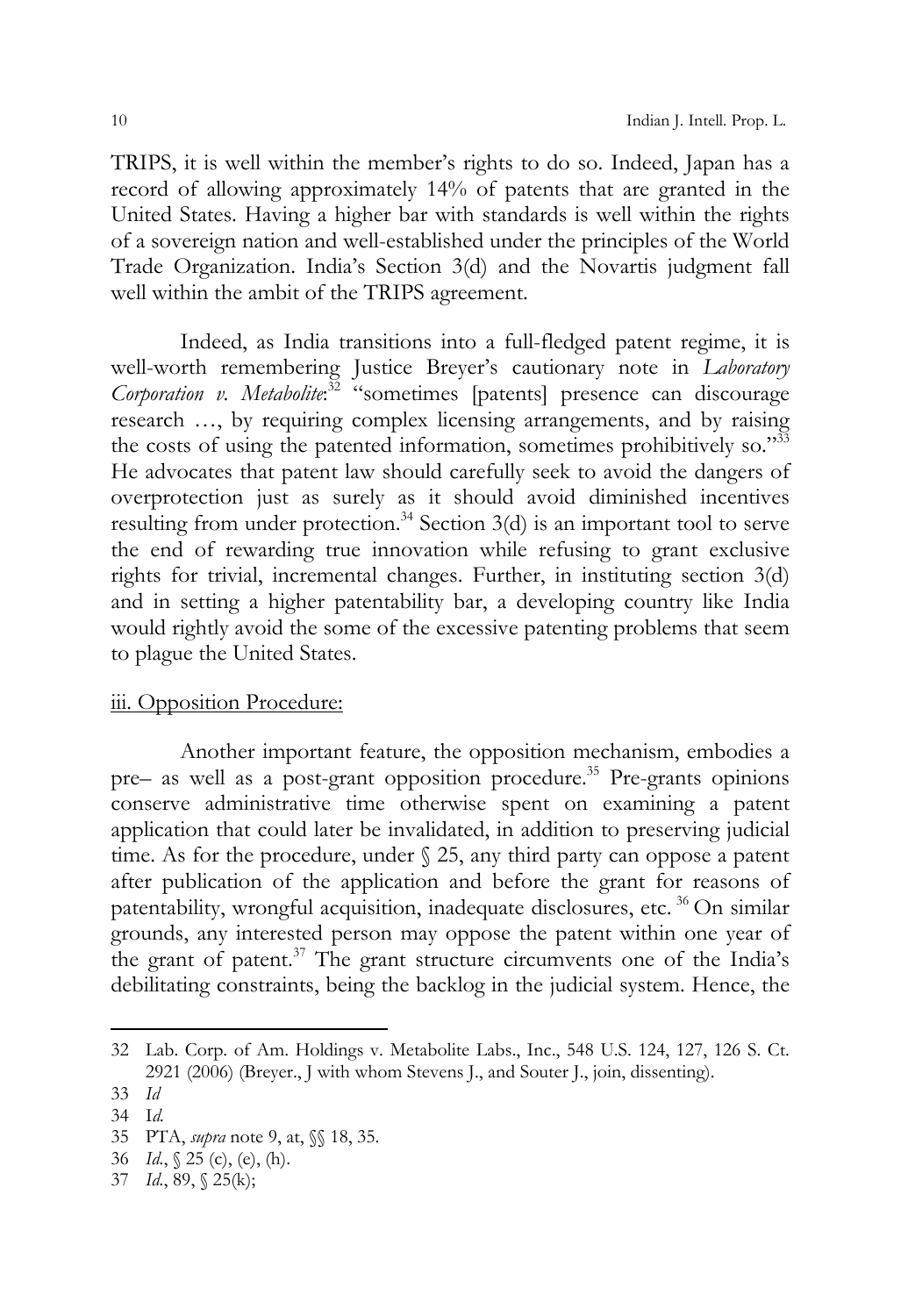$\overline{a}$ 

grant opinions seemingly have more economic value when compared to the USPTO's administrative opinions, for instance, not least because there are few judicial opinions on the question of inventiveness, but perhaps also because of the influence of a combination of other factors such as the time taken to resolve disputes in India.

 WIPO has researched opposition procedures in depth and found substantial variation in countries approaches to both pre- and post-grant procedures, but clearly does not consider them unauthorized by TRIPS. Indeed, TRIPS Article 62.4 explicitly references and thus indirectly condones the use of opposition procedures.

#### iv. Intellectual Property Office Modernization:

 When India amended its patent legislation, the government of India through the Department of Commerce modernized the different intellectual property offices at great expense.<sup>38</sup> Additionally, India has worked to relieve patent disputes from the most debilitating constraint of all: the Indian Court system. India has established the Intellectual Property Appellate Board (IPAB), as the special appellate administrative tribunal from 2007 to hear patent appeals from the decisions of the Controller (provided it includes a technical member).<sup>39</sup> Akin perhaps, to the Court of Appeals for the Federal Circuit in the United States, the review of the decision of the IPAB can be sought by the losing party by filing a writ petition on the grounds that there is a question of law requiring the attention of the High Court or that there is illegality or miscarriage of justice. The Supreme Court of India has established that all decisions of tribunals including the IPAB are subject to review before the Division Benches of the High Court (two-judge benches) within whose jurisdiction the concerned tribunal falls.40 The establishment of the IPAB signifies India's commitment to implementing the patent statute.

<sup>38</sup> Press Release, Department of Commerce (India), Government's Initiatives in Revamping Intellectual Property Show Results (Feb. 7, 2002).

<sup>39</sup> Notifications No.12/15/2006-IPR-III (2/4/2007), Ministry of Commerce & Industry, (India).

<sup>40</sup> L. Chandra Kumar v. Union of India & Others, AIR 1997 SC 1125 (1997) (India); *See also* Union of India v. R. Gandhi, President of Madras Bar Association, (2010) 5 SCALE 514.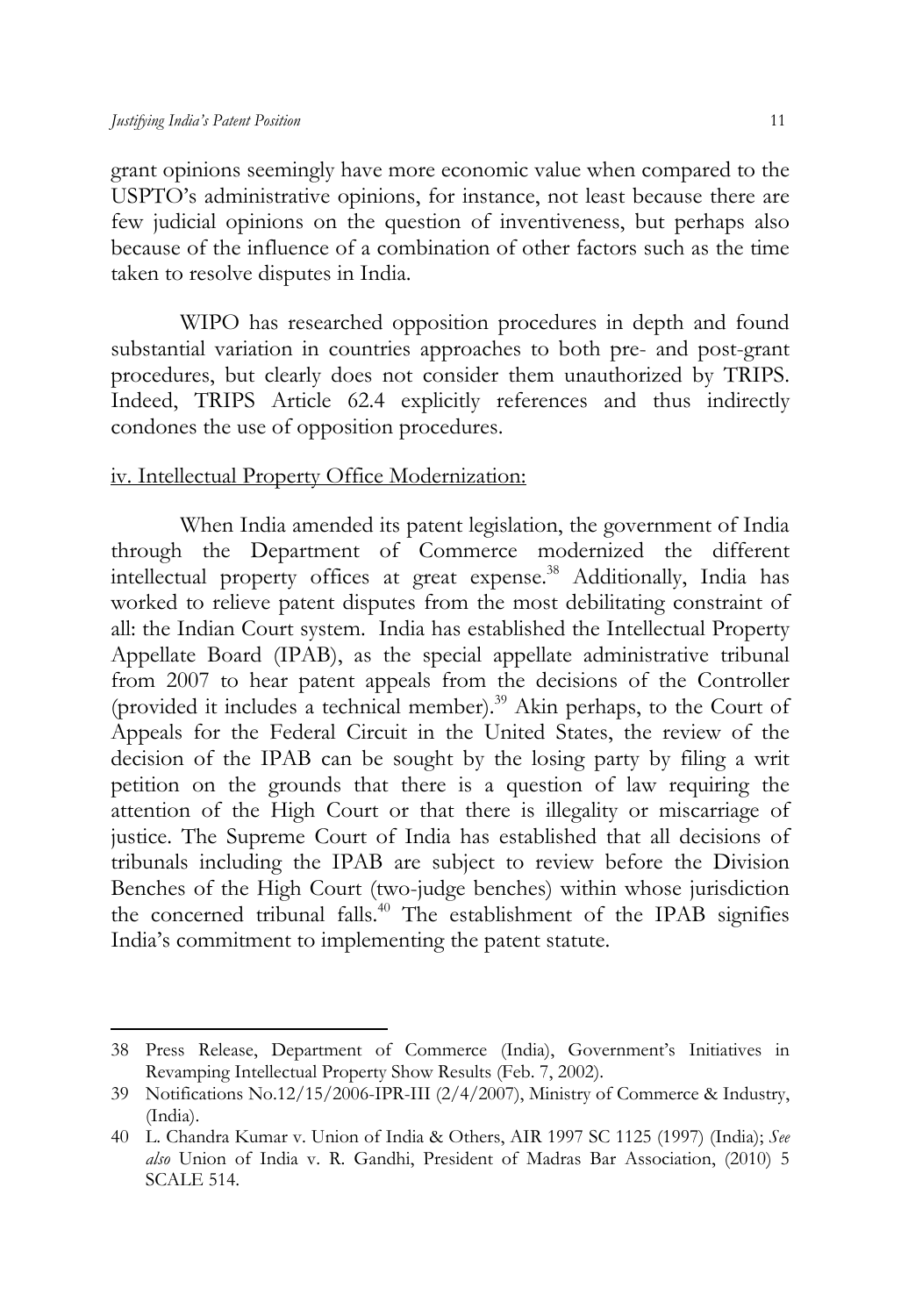#### v. Compulsory Licensing:

 India has one of the most sophisticated compulsory licensing provisions of any country -- one that fully conforms to the TRIPS agreement as clarified by the Doha Declaration.

 Section 84 of the Indian patent statue allows the government to compulsorily license a patent three years after grant.<sup>41</sup> Applicants seeking compulsory licenses should provide proof that the applicant attempted to negotiate a license with the patent owner as required under the TRIPS agreement, and must do so for a minimum period of six months.<sup>42</sup> As for the grounds, third parties can seek a license on the grounds that the (a) reasonable requirements of the public with respect to the patented invention have not been satisfied, (b) that the patented invention is not available to the public at a reasonably affordable price, or (c) that the patented invention is not worked in the territory of India.<sup>43</sup> The term *reasonable requirements of the public* is broad and can be deemed to be not satisfied if an existing industry or trade in India is affected; the demand for a patented article is not met by the patent holder, or the market is affected directly or because of the patent holder's activities. These grounds are fully in accord with traditional grounds for compulsory licenses dating back to the earliest patent laws, and explicitly sanctioned in Paris Convention Article 5(A).

 Under Section 92, a compulsory license can be granted where the government provides notice of the existence of a national emergency such as a public health crisis or where it intends to use the patented subject matter for non-commercial public use.<sup>44</sup>

Section 90(1)(vii) allows for export of non-predominate quantities compulsorily licensed products and Section 92A requires export of patented pharmaceuticals to "any country having insufficient or no manufacturing capacity in the pharmaceutical sector for the concerned product to address public health problems, provided compulsory licence has been granted by such country or such country has, by notification or

<sup>41</sup> *See* PTA, *supra* note 9, at § 84.

<sup>42</sup> *Id*., § 84(5)(4).

<sup>43</sup> *Id*., § 84.

<sup>44</sup> *Id.* § 92.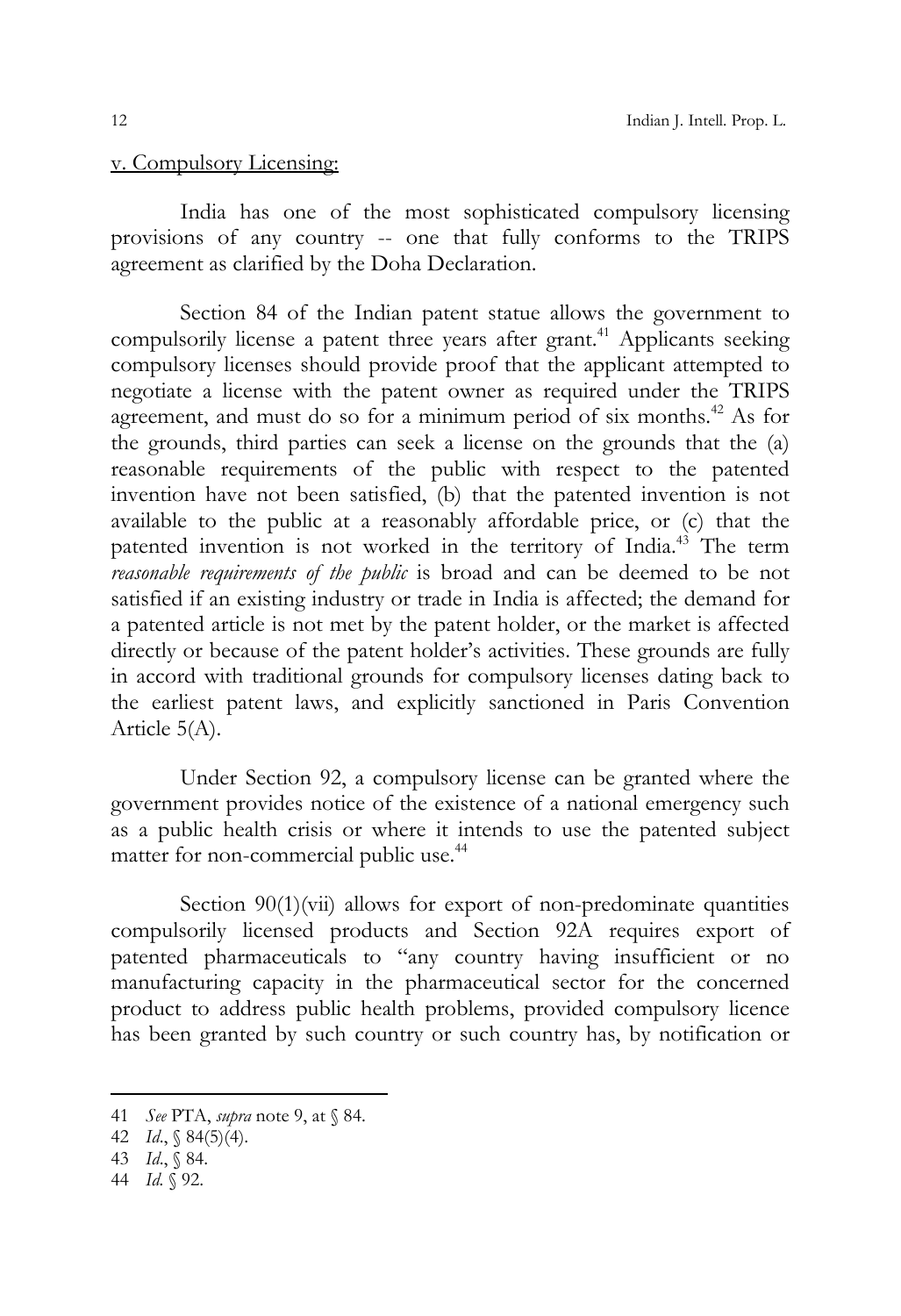$\overline{a}$ 

otherwise, allowed importation of the patented pharmaceutical products from India"

 India's provisions with reference to compulsory licensing are fully compliant under Article 31 of the TRIPS agreement. Generally, TRIPS allows countries to determine the grounds for issuing compulsory licensing. In any event, India has issued only one compulsory license so far and did so in a case where there was egregious pricing and lack of supply to the market. Although U.S. critics have focused on the local-working rationale of the Patents Office decision granting a compulsory license, there were in fact three independent grounds for the license: insufficient supply, excessive pricing, and lack of an adequately explained total failure to work locally. Each or any of these grounds, including local working, is legally sufficient and justified under international and national law.<sup>45</sup> India was well-within its rights to issue the license on Bayer.<sup>46</sup>

 In any event, the facts of the Bayer situation demonstrates that for the United States to expect India to not take steps because Bayer or other companies feel that is unfair would be at the cost of its political leadership position. In gist, at a time when India housed approximately 20,000 patients with liver cancer and about 9,000 patients with kidney cancer between the years 2008 to 2010, a negligible amount of Bayer's Sorafenib was imported into the country. In fact, no importation ensued in 2008, a year when Bayer recorded a worldwide profit of over \$678 million in the rest of the world. The patent holder's inability to fulfill its duty of catering to the demands of the market notwithstanding, Bayer's pricing of the drug bordered on the ridiculous. The selling price which Bayer charged at an egregious price of Rs.2,80,428 per month (about \$5,000) was nearly five times higher than the median *annual* income in India. Indeed, as a mark of its careful scrutiny, the Indian patent office rejected an application to compulsorily license Dasatinib.

 It is most important to consider the actual context of income inequality and excessive pricing in India, which minimizes U.S. sales and profits in India, as well as against the general trend of trade with India,

<sup>45</sup> Michael Halewood, *Regulating Patent Holders: Local Working and Compulsory Licenses Under International Law*, 35 Osgoode Hall L.J. 243 (1997).

<sup>46</sup> *See generally,* Srividhya Ragavan, *Patients Win Over Patents*, THE HINDU, (March 7, 2013).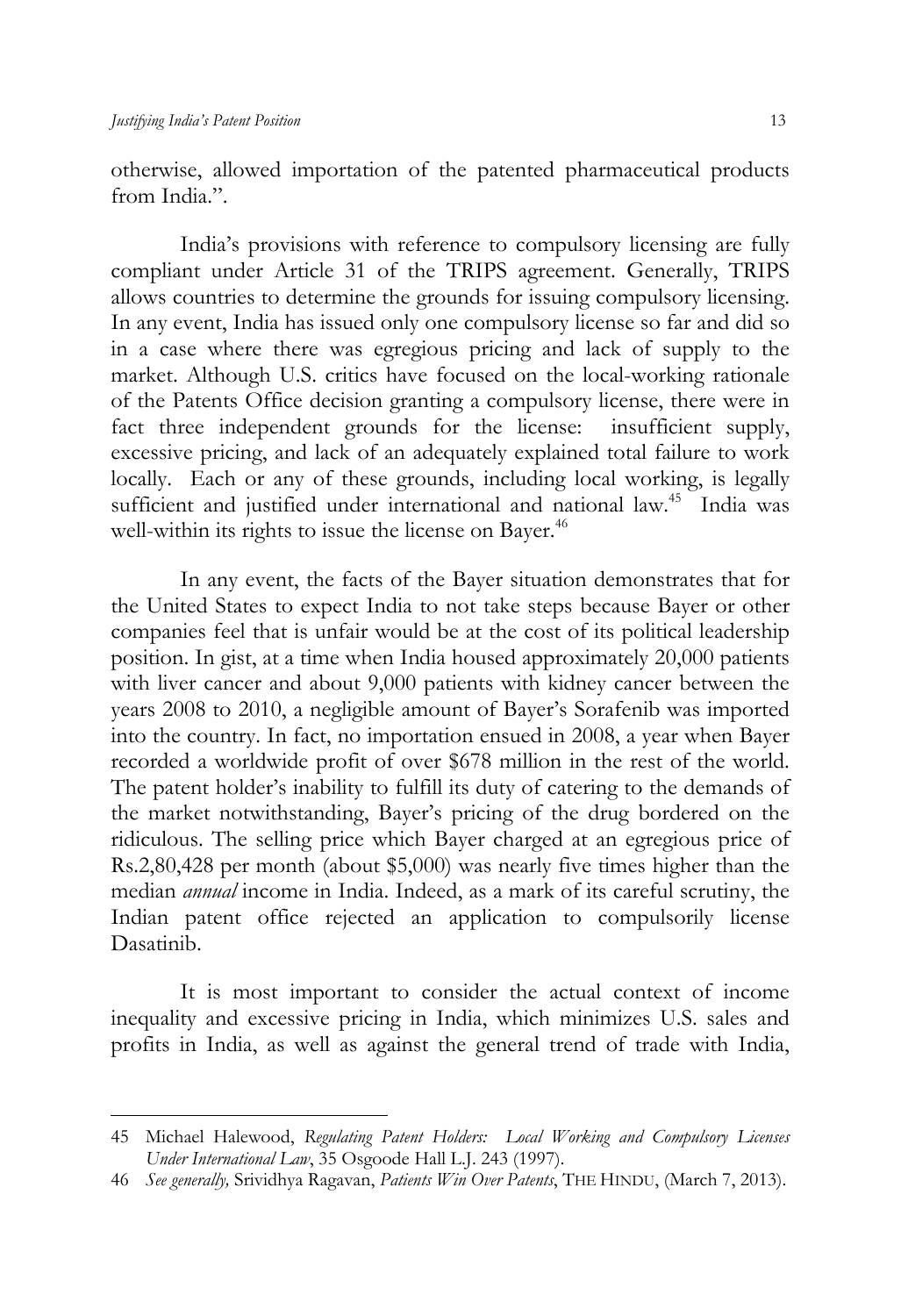which is quite profitable for the U.S. Overall, U.S. pharmaceutical exports have been steadily rising, as shown in the figure below:<sup>47</sup>



*Source:* World Trade Organization

 According to trade data from the World Trade Organization, U.S. pharmaceutical exports rose from \$39 million to \$225 million during the period 2000-2012. This is an increase of 470%.

 Furthermore, U.S. pharmaceutical exports to India are growing at a faster rate than U.S. pharmaceutical exports to the world as a whole. Since the Patents Act was amended in 2005, export growth in India has outpaced overall world growth in six out of eight years.

|                       | Total growth, 2000-2012 | Average growth over<br>prior year |
|-----------------------|-------------------------|-----------------------------------|
| U.S. Exports to India | 470%                    | 18%                               |
| U.S. Exports to World | 242%                    | 11%                               |

*Source:* World Trade Organziation

<sup>47</sup> From the post-hearing submissions of the authors to the USTR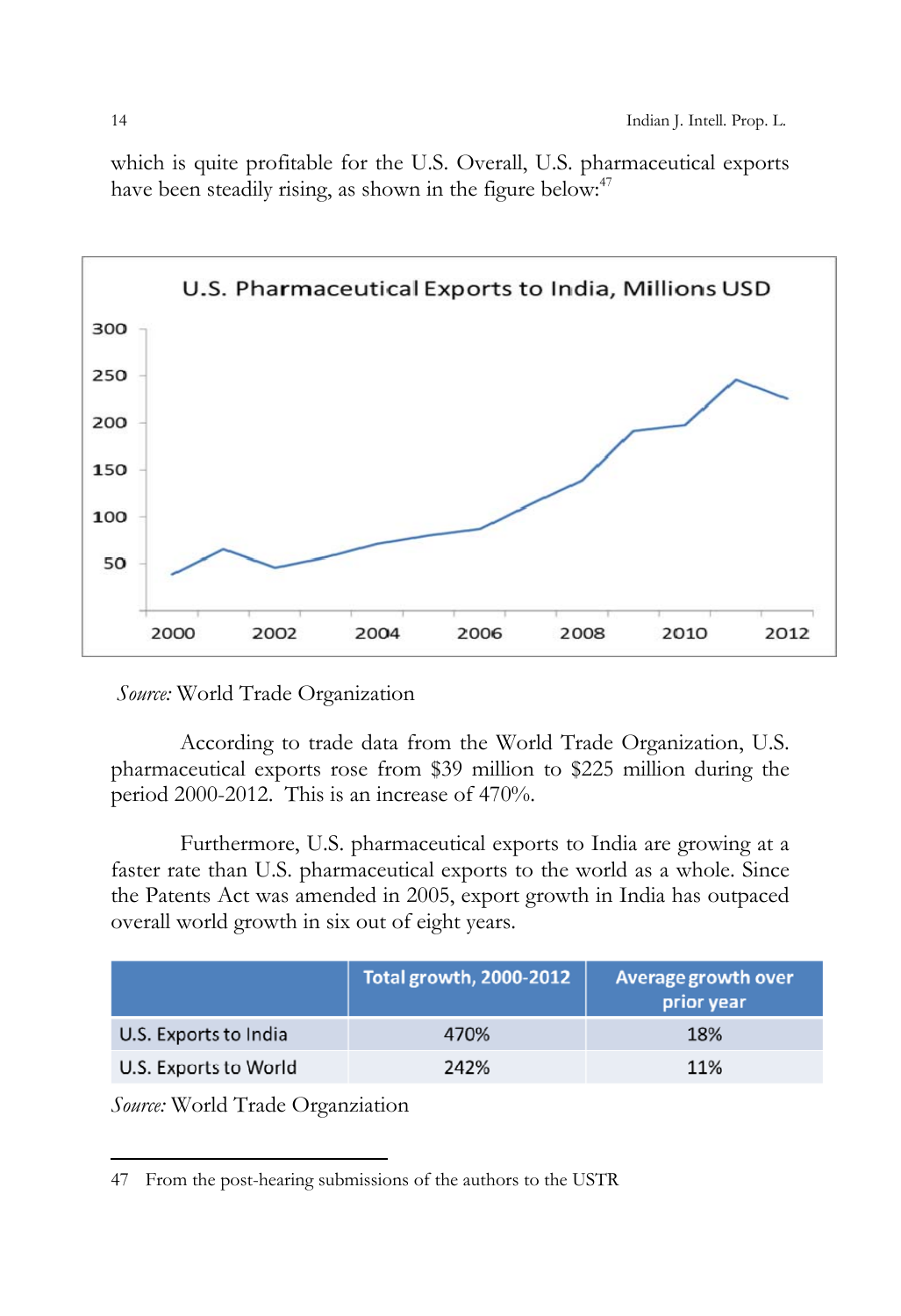

# *Source:* World Trade Organization

 It is notable that there has not been a single compulsory license granted on an American product. The one compulsory license issued has been on a patent held by Bayer, a German firm.

| 3520                           |                |                                        |  |  |
|--------------------------------|----------------|----------------------------------------|--|--|
| Pharmaceutical                 |                | Compulsory license Compulsory licenses |  |  |
| patents granted in             | for a German   | for U.S.                               |  |  |
| India, 2007-2012               | pharmaceutical | pharmaceutical                         |  |  |
| (Source: Indian Patent Office) | product        | Products                               |  |  |

 Bayer's market price and "access price" for Nexavar were both unaffordable to most of the Indian population.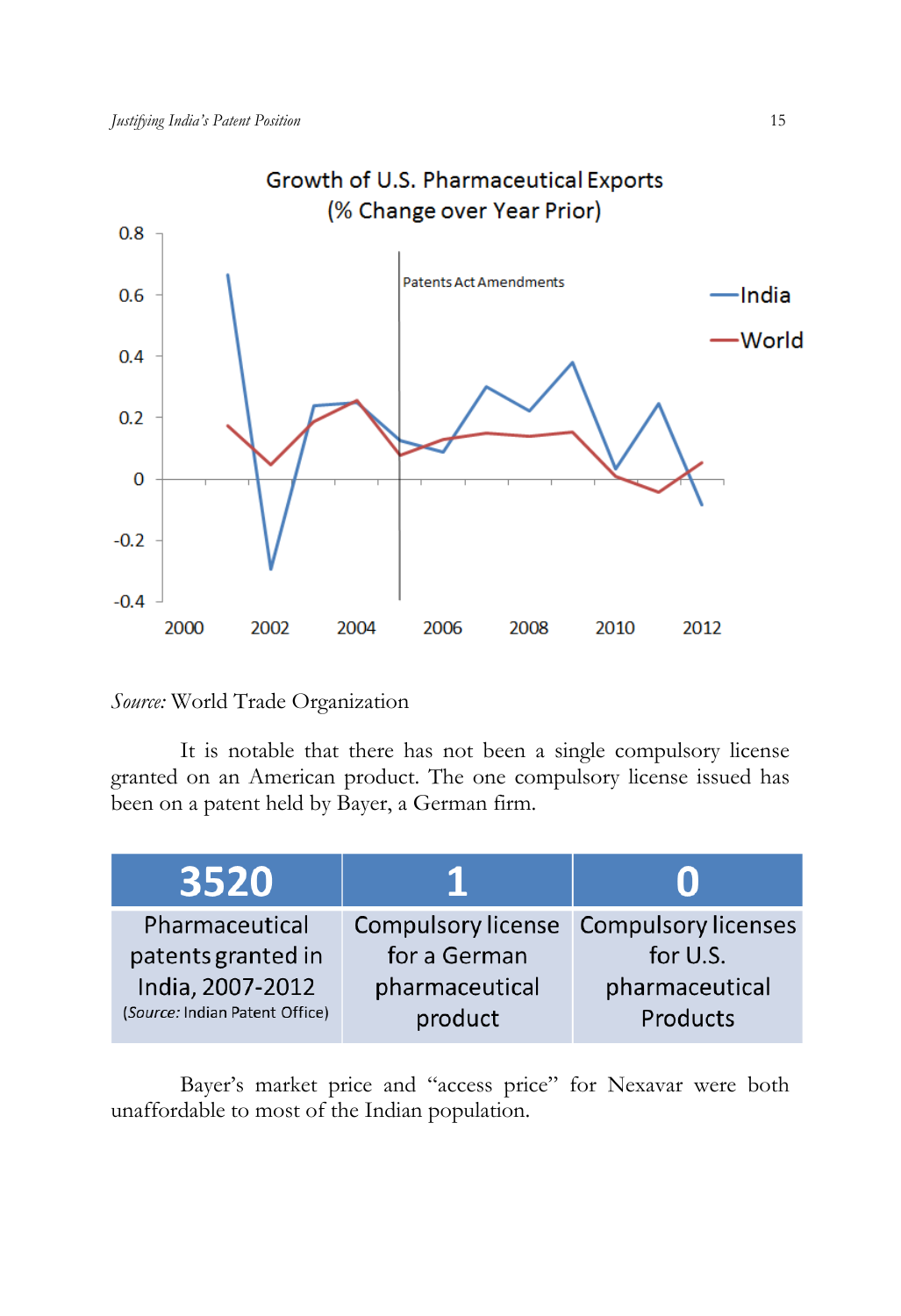At the ITC hearings, representatives from Bayer, the National Association of Manufacturers, and others, noted that Bayer was making the drug available at a lower "access price" in India. However, if one converts the full price and access price to U.S. dollars (based on a January 2013 exchange rate) and compares them to the average annual income-byquintile, the data shows that both prices exceed annual income of even the top 20%.





*Sources:* Income and income distribution data from World Bank; Prices from the Nexaver compulsory license

 This reality has to be weighed against the fact that in India, insurance coverage exists broadly for not more than about 5 to 20% of the population.48 Most Government sponsored schemes have a cap of Rs.

<sup>48</sup> E-mail from Professor Surupa Gupta, University of Mary Washington, (Feb 12, 2014) (on file with the author, Ragavan).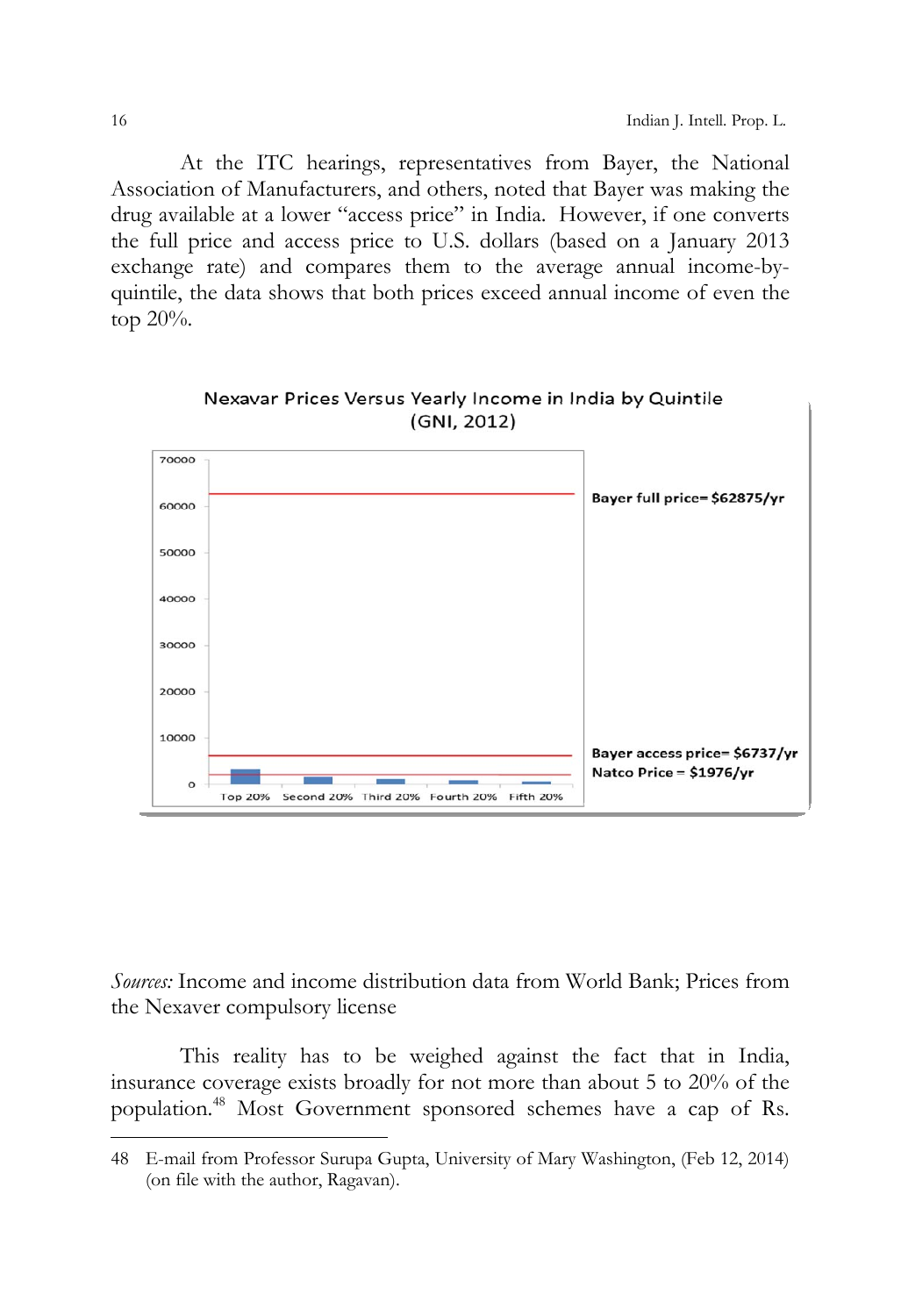30,000 (approx.. \$ 500) and is limited to hospitalization. Further, domiciliary treatment (medication) is not covered as part of most insurance in India.49 Within this, the market shows enormous variations. Much of the insurance is privately acquired as opposed to Government sponsored or as part of employee benefits. It is estimated that the annual pay-out for those who have insurance is in the range of  $$1500-2000$ .<sup>50</sup>

#### vi. Bolar Provision:

Sections 107A, a bolar-type or "early working" provision, introduced via the 2005 amendment, allows for storage of patented material during the patent term to facilitate marketing immediately after the expiration of the patent term.<sup>51</sup> Use of the patent for research, data gathering, and seeking regulatory-approval, both domestically and abroad, are exempted from being construed as infringement. The New Delhi High Court approved the operation and the constitutionality of the provision in Bayer v. Cipla.<sup>52</sup> Such regulatory exceptions fall within the ambit of Article 30 which allows every country to consider the legitimate interests of third parties in structuring such exceptions. Indeed, bolar exceptions have been considered in a WTO dispute opinion of a panel "Canada — Patent Protection for Pharmaceutical Products" - (adopted on 7 April 2000) upholding Canada's bolar and regulatory exceptions, similar to that of India's. Even though the U.S. has attempted to block the use of Bolar type provisions to allow a patent exception for purposes of exporting patent protected subject matter for purposes of obtaining regulatory approval in some of its bilateral and regional trade agreements, it is completely lawful for countries like India to allow such foreign registration as a limited exception under Article 30.

<u>.</u>

<sup>49</sup> E-mail from Mr. D. G. Shah, Vision-India Limited, (Feb 23, 2014) (on file with the author, Ragavan).

<sup>50</sup> E-mail from Professor Surupa Gupta, University of Mary Washington, (Feb 12, 2014) (on file with the author, Ragavan).

<sup>51</sup> Patents Act, *supra* note 9, at § 107(A)

<sup>52</sup> Bayer Corp. v. Union of India, (2009)41 PTC 634(Del).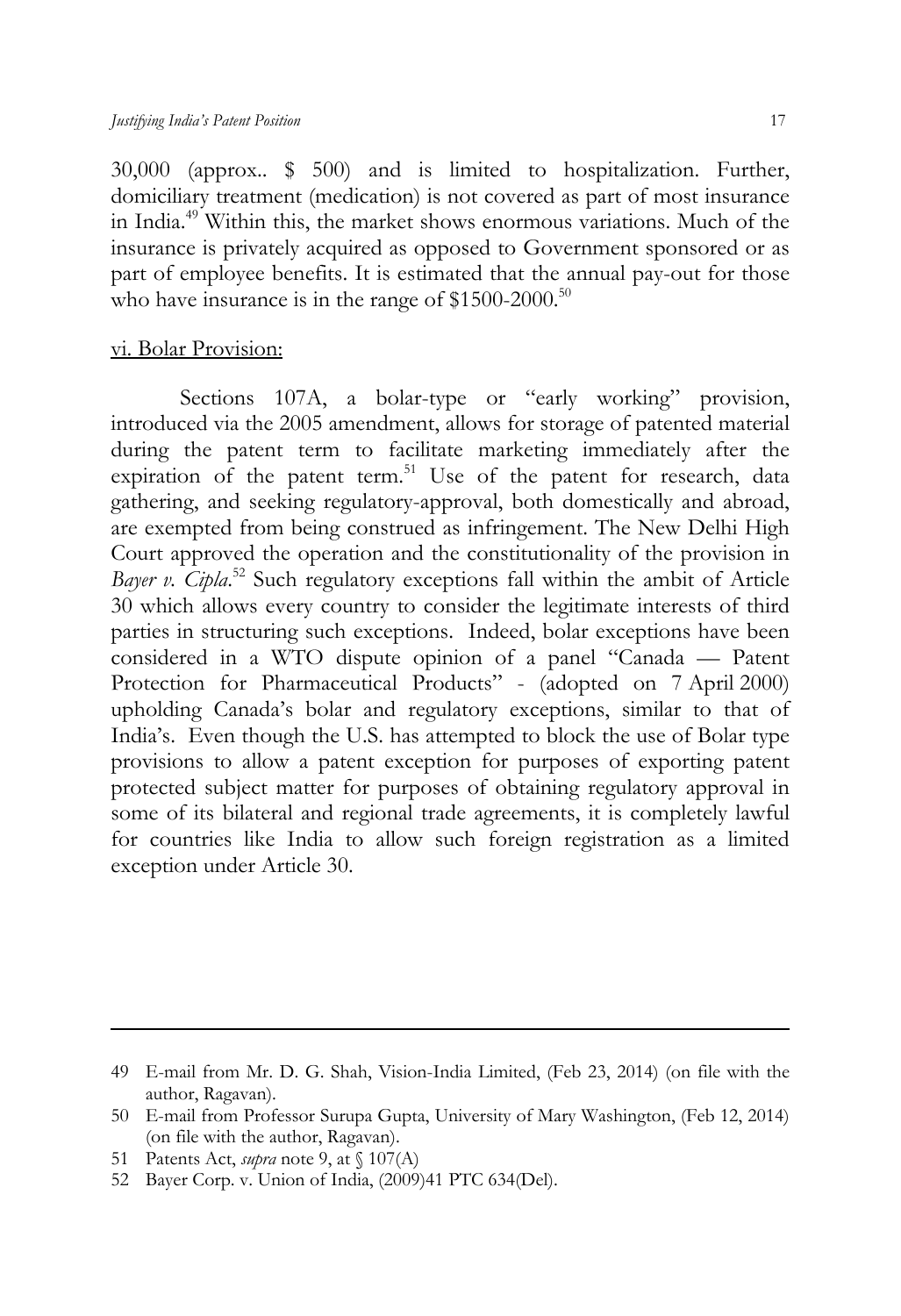# vii. Exhaustion of Patent Rights:

 Section 107A(b) embraces an international exhaustion of the rights of a patent owner.53 Thus, the sale or importation into India of a legally procured patented item from anywhere in the world will not amount to infringement. $54$  That is, there is no need for authorization by the patentee or his assignee as long as the product was sold with due permission of the patent owner (or assignee). In fact, even importation of a product acquired from sources other than the patent owner (or assignee), for instance, from countries not yet recognizing product patent protection, would be covered by the section. Article 6 of the TRIPS Agreement explicitly allows members to choose a regime of exhaustion and ensures that they be challenged under the WTO dispute settlement system. The Doha Declaration, under paragraph 5, has reaffirmed that Members do have this right, stating that each Member is free to establish its own regime for such exhaustion without challenge.<sup>55</sup>

## viii: Criticisms about revocation of patents in India

 Several statements and submissions to the ITC and the USTR, including that of BIO, criticized India for patent revocations through postgrant reviews by courts or the Patent Office.<sup>56</sup>

 First, establishing judicial standards (or statutory interpretation) goes to the core of an independent judiciary. The General Obligations outlined from Article(s) 41 to 61 of the TRIPS agreement supposes the establishment of an independent judiciary with rights and authorities that are consistent with that sovereign government. Under traditional principles of international law, no country, much less industrial groups, can dictate the constituents of "judicial standards" of another country. The United States

<sup>53</sup> PTA, *supra* note 9, § 107A(b)

<sup>54</sup> *Id.* § 107A(b).

<sup>55</sup> Annex IC to the General Agreement on Tariff s and Trade, Uruguay Round, World Trade Organization, done at Marrakesh, Apr. 15, 1994, 33 I.L.M 1981 (1994).

<sup>56</sup> See Bio's submission to the ITC, page 4 (complaining of "counterfeiting, large backlogs and patent office inefficiency, differing administrative, legal, and judicial standards for patentability, compulsory licensing, inadequate data protection, and a need for harmonization of substantive standards and processes across patent offices around the world. Issues unique to biotechnology include patentability of biotechnology inventions, double patent review systems, genetic resource access and benefit regimes, and technology transfer issues that involve intellectual property.")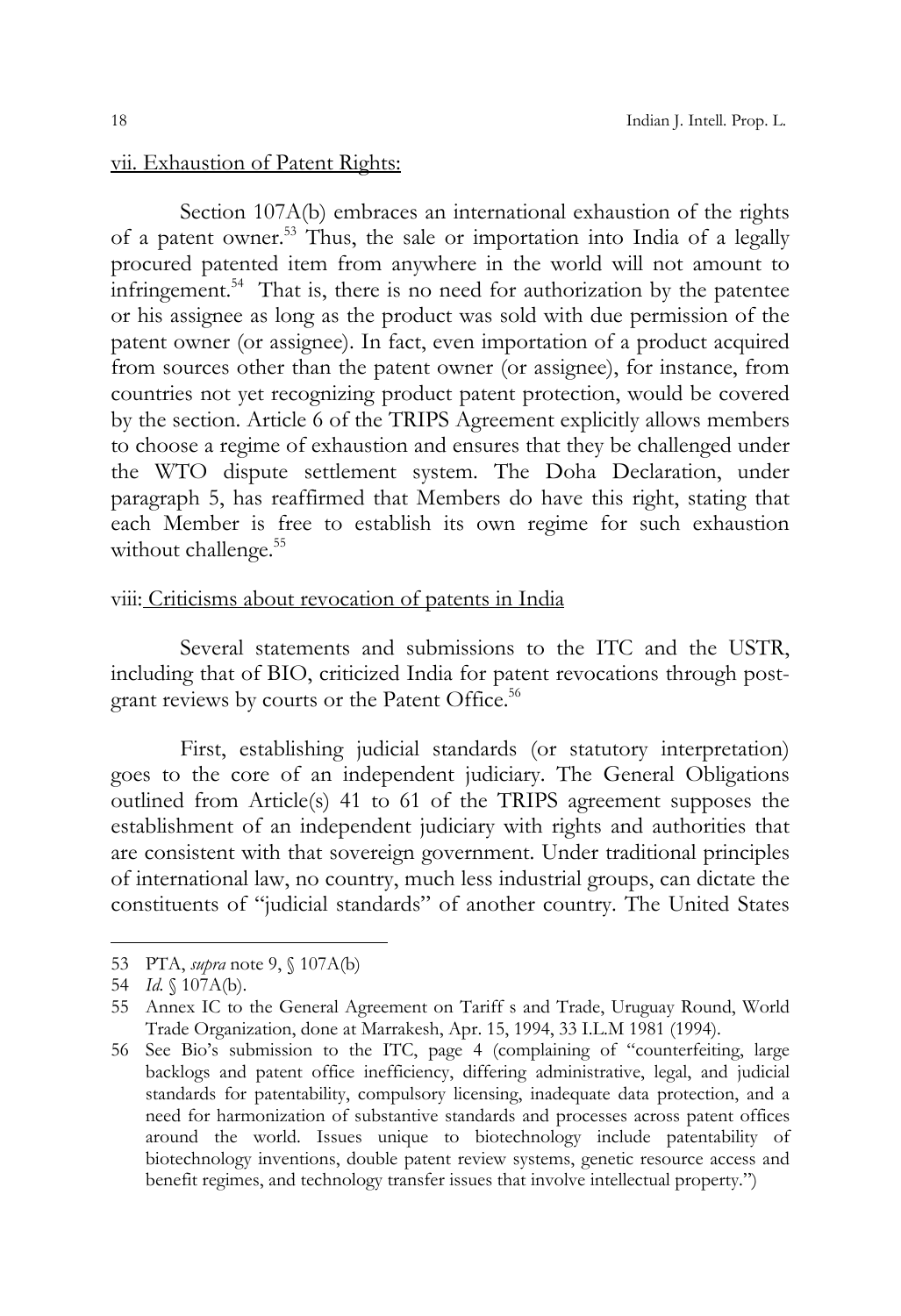has not and will not tolerate foreign interference into the functioning of its judiciary, and no other country should likewise accept such criticism.

Page 8 of the BIO submission complains specifically about several patent revocations:

The Indian Intellectual Property Appellate Board (IPAB) revoked several pharmaceutical patents in post-grant opposition proceedings in the last two years including patents protecting Sutent, Pegasys, Ganfort, Combigan, and Renadyl.

 Notably, a close comparison of the reasoning used by the Indian patents office shows remarkable parallels to the reasoning used by U.S. courts to invalidate patents here in the United States. As an example, in the following paragraphs, I examine Ganfort & Combigan's (which was one application for a combination drug) treatment in the United States.

 In India, Ganfort and Combigan were covered by Patent No.212695 titled "Hypotensive Lipid (prostaglandin derivatives) and Timolol composition and methods of using same" The patent related to a fixed combination of Bimatoprost and Timolol.<sup>57</sup> The patent was challenged as being obvious on the grounds that the only big difference between the invention and the prior art was that the invention was a single dose composition as opposed to separate administration of the combination.58 The patent was invalidated in India for not traversing the nonobviousness requirement.

 The interesting aspect which BIO does not highlight is that fact that in *Allergan Inc vs. Sandoz*<sup>59</sup> a full panel Court of Appeals for the Court of Appeals for Federal Circuit in dealing with Combigen's claim one INVALIDATED the claim on the grounds that "unexpected results and prior art teaching away were NOT sufficient to outweigh the other evidence of obviousness."<sup>60</sup>

<sup>57</sup> Application for Patent bearing No. 219504

<sup>58</sup> Anubha Sinha, IPAB revokes Allergan's patent on eye drugs Ganfort and Combigan, SpicyIP, (2013)

<sup>59</sup> Allergan v. Sandoz, Fed. Cir, 2013 *available at*  http://www.cafc.uscourts.gov/images/stories/opinions-orders/11-1619.Opinion.4- 25-2013.1.PDF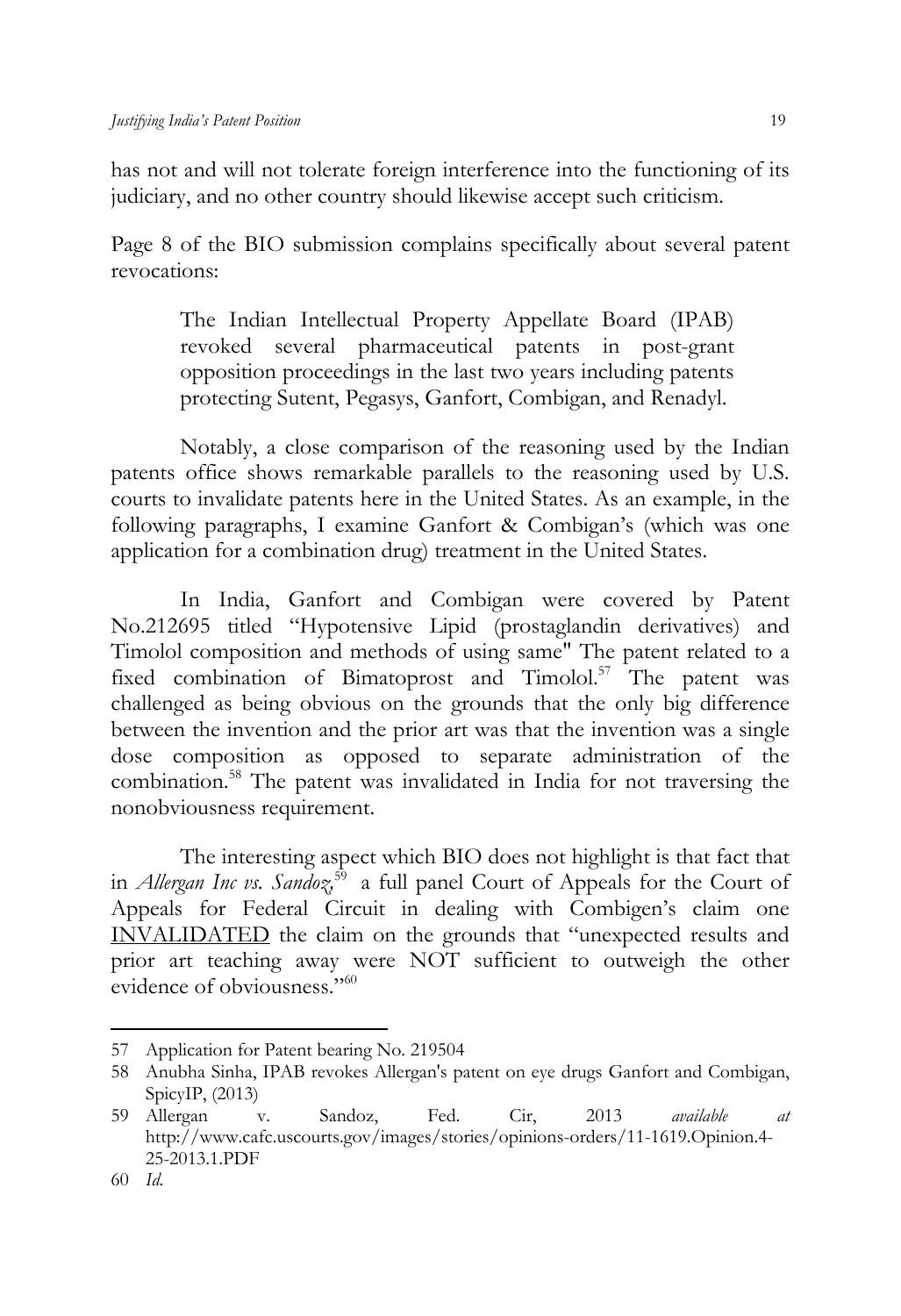Both timolol (a beta blocker) and brimodine (an alpha2 agonist) were commercially available in their claimed concentrations at the time of the invention and were used to treat opthalmic conditions. The primary prior art reference, DeSantis, expressly taught serially administering both a beta blocker, such as timolol, with a brimodine in a fixed combination. It also provided "an express motivation to combine alpha2-agonists and beta blockers in order to increase patient compliance." Slip Op. at 8.

The equivalent in India of the unexpected results test used in the United States is the *enhanced efficacy.* A Federal Circuit panel validated the method claim – with Judge Dyk filing a dissent asserting the invalidity of the claim.

Indeed, the IPAB opinion states that:

"We too are of the opinion like the Federal Court that there was a reasonable expectation of success in view of the DeSantis. Therefore for the above reason, we find that the invention is obvious."61

 In India, a limited number of claims were filed and hence, only these were contested. In the U.S., even though Sandoz succeeded in establishing that claims of '463 patent were invalid as obvious, the number of filed claims were more and the Federal circuit ruled that some of those claims (4 of 149) were not obvious, and that delayed the entry of the generic.

 Similarly, with respect to the drug Pegasys, the application to patent was filed by Roche in 1997 for "pegylated interferon alfa2a." The application matured into a patent in 2006 bearing no. 198952. A post-grant opposition was filed by a local companies on the grounds that interferon is a known protein, which when conjugated with the polymer PEG through the process of PEGylatio (a process of covalent attachment of polyethylene glycol polymer chains to another molecule or therapeutic protein) achieves improved stability, solubility, and reduced immunogenicity. Interestingly,

<sup>61</sup> Ajanta Pharma v. Allergan USA, *available at* http://www.ipab.tn.nic.in/173-2013.htm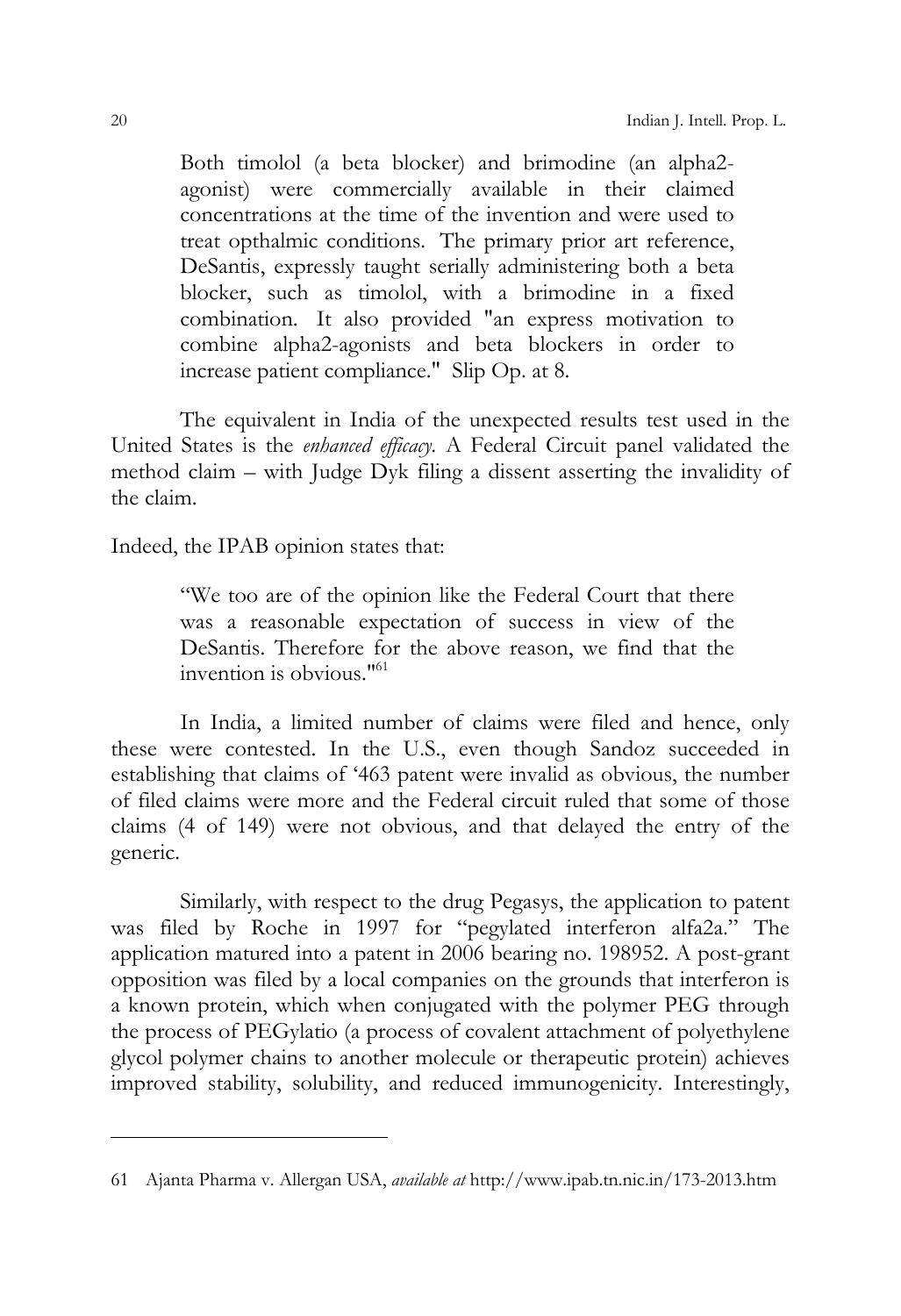Roche was able to traverse this opposition at the patent office level. On appeal, the IPAB's explained its reasoning for invalidating the patent as obvious as follows:

> "Interferon had already been used to treat hepatitis C. There were problems in the use of this protein as such. PEGylation was known from 1970s. Pegylation of proteins was known to improve the activity of the proteins. There was intense activity in the field of PEG chemistry and the person skilled in the art will be acquainted with it, if not directly involved in it. Linear conjugates of protein showed improvement over unconjugated protein. …the person of skill In the art takes a look at Monfardini and also at the other exhibits. He knows that the activity of interferon has to be improved for Hepatitis C cases. He knows that linear pegylation will improve it a bit. He knows that branched pegylation has shown marked improvement over linear conjugates in the case of superoxide dismutase and three enzymes. He is confident that branched PEGylation of Interferon will work; it has worked in Monfardini with enzymes. Monfardini gives him the structure on a platter. He also knows that he can work with molecular weight range of 5000-40,000 daltons to strike oil. He has reason to believe that higher may be better."

 It is understandable that Roche does not like the judgment – but the above paragraph(s) show case due process and a reasoned judgment in action.

 Notwithstanding the above, India recorded at that time a total of 10 to 12 million patients suffering from Hepatitis  $C -$  for which Pegasys offered a treatment. A six-month treatment of pegasys cost approximately Rs. 4,36,000 lakhs (approx. \$ 8400!) and was discounted at a price of approximately Rs. 3,14,000 lakhs (\$ 6000). The drug is taken in combination with Ribavarin, which cost approximately another Rs. 47,000 thousand (\$1000). Given the cost, roughly, a total of 1400 patients were treated.62 Yet, it was patented in India until it was invalidated and was NOT ever subject to compulsory licensing.

 $\overline{a}$ 62 Id.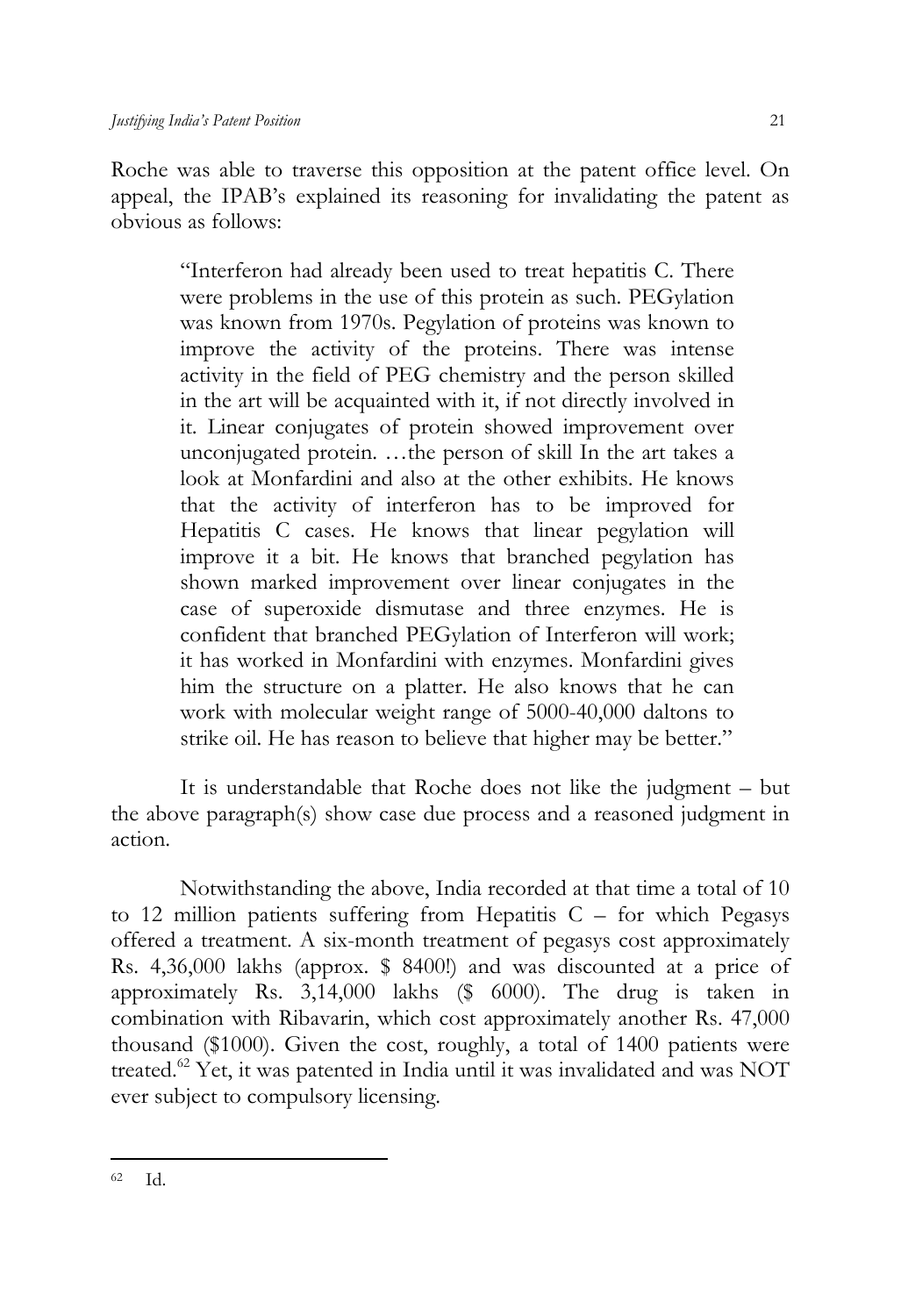Similarly, another drug cited by BIO - Sunitinib, (Sutent) - whose 50 mg tablets were marketed by Pfizer for an exorbitant price of Rs. 61,000 for a strip of seven tablets (\$ 1200 approximately) was also not subject to compulsory licenses. What BIO does not add here is the fact that its members cannot sell these drugs even to its American patients at this price, save for "the  $1\%$ " in this country.<sup>63</sup>

Similarly, many of the other issues that BIO as well as other industry groups like PhRMA decry equally lack adequate basis. For instance, in *Mayo v. Prometheus*64 a unanimous Supreme Court struck down a method of medical treatment claim as being directed to a law of nature and thus patent ineligible! Thus, exclusions from patentability are not alien to the U.S. legal system. Other countries exclude such claims from protection. For example, in Canada methods of medical treatment are not patentable under section section 12.04.02 of its Manual of Patent Office Procedure. Further, TRIPS Article 27.3 further allows for such exclusions.

 As for revocation of patents, BIO's and this industry group's statement leaves the impression that revocation of patents is a rare and unusual phenomenon! The following data examines two hundred and eighty (283) three cases where Federal District Courts have examined the patent validity between 2007 and 2011. Of the 283 cases identified, only in 39 cases were the claims determined to be valid. The following table provides a detailed summary:

| Patent Cases in District Courts involving validity by Year |      |      |      |      |      |       |  |  |
|------------------------------------------------------------|------|------|------|------|------|-------|--|--|
|                                                            | 2007 | 2008 | 2009 | 2010 | 2011 | Total |  |  |
| Cases where claims in patent held invalid                  | 46   | 49   | 54   | 49   | 45   | 243   |  |  |
| Cases where claims in patent held valid                    |      | 8    | 11   | 5    | 3    | 39    |  |  |
| Percent where claims in patent held valid                  |      | 14%  | 17%  | 9%   | 6%   | 14%   |  |  |
| Total                                                      |      | 57   | 65   | 54   | 48   | 283   |  |  |

63 Prashanth Reddy, Estimating the number of Hepatitis patients treated by Roche's Pegasus (2012)

<sup>64 132</sup> S.Ct. 1289 (2012)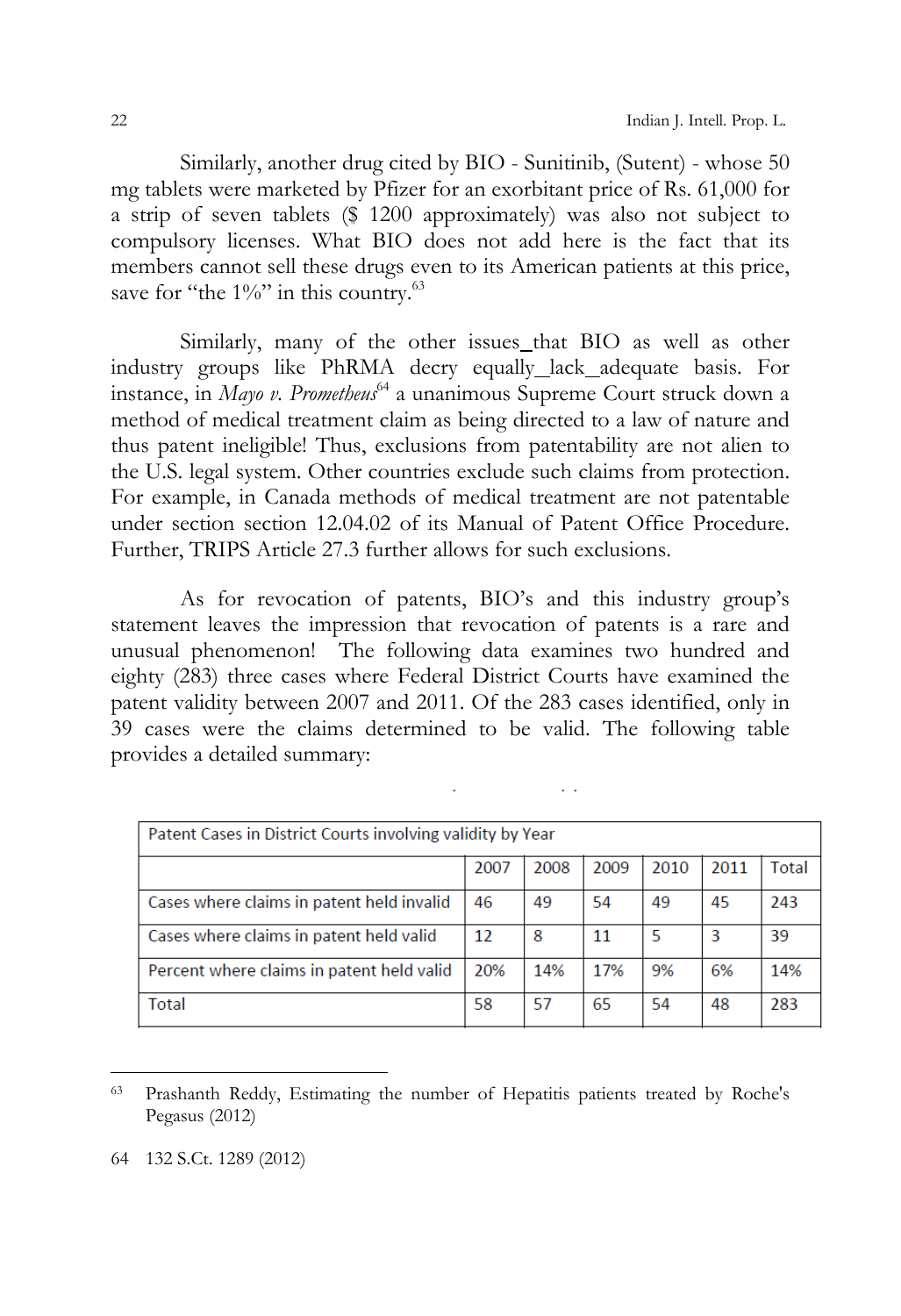About 243 of the 283 cases had claims that were invalidated by the District Court. That is, in a whopping 86% of the total cases examined, claims were invalidated.

 The Court of Appeals for the Federal Circuit is also not shy of invalidation of claims where the court believes is warranted. The following graph provides the number of patents invalidated by the Court of Appeals for the Federal Circuit from 2002 to 2012.

# **Chart 2: Percent of Patents Invalidated Per Year by the Federal Circuit**



**Source:** White Paper Report; United States Patent Invalidity Study, 2012.

 Revoking patents merely point to a robust judiciary reviewing imperfect decisions by harried patent examiners. Several of the submission decries patent revocations in India as if denials/revocations/invalidations never occur anywhere else. The sophistication of a patent system is not in the numbers of patents issued. It is in the quality of patents. Decreasing the bar for patenting in the United States is cited as a reason for the Supreme Court's unprecedented activity in this area of law. Academics have decried the pathetic quality of patents in this country. Forums like the International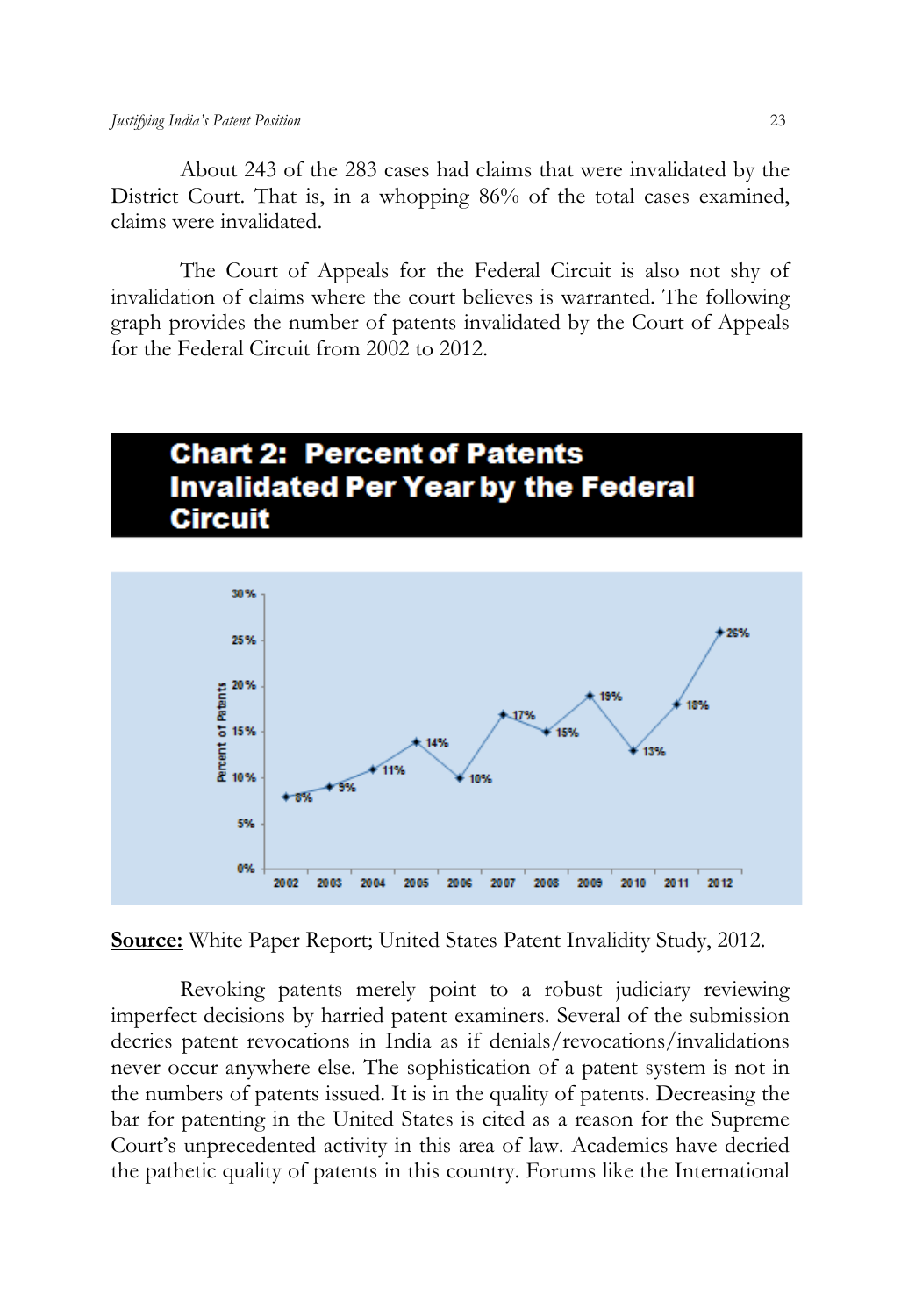Trade Commission has a burden to ensure that it does not set the United States on a course to punish others countries for instituting quality based standards.

# **PART II: AGRICULTURE**

India, like other developing nation counterparts, took advantage of the flexibilities in Article 27(3) of the TRIPS agreement which mandates establishing a protection regime "either by patents or by enacting an *effective* sui generis system." In light of Articles 7 and 8 of TRIPS, the *effectiveness* of a plant protection regime established under Article 27 must be judged by its ability to accommodate local/ national welfare and economic goals. Such a reading of the *effectiveness* requirement fits more comfortably with the other sub-sections of Article 27 which provides that members *may* choose to protect biological or microbiological materials. Member's flexibility to establish an *effective* system increases when using a national yardstick. Considering this, India enacted the Protection of Plant Varieties and Farmers Rights Act of 2004 (PPVFA)<sup>65</sup> under which three separate varieties can be registered, being: (1) New Variety; (2) Extant Variety, which refers to an existing variety discovered for the first time; and (c) Farmer's Variety, based on community property concepts.<sup>66</sup>

i. New variety: A variety would be eligible for protection as *new* provided it is novel, distinct, uniform, and stable—a threshold similar to the UPOV requirements. 67 Examination guidelines set out the principles used for testing the distinctiveness, uniformity, and stability (DUS Guidelines) of a variety to determine its registration status.<sup>68</sup> Information such as (1) the geographical origin of the material; and (2) any contribution by farmer, community, or organization to the development of the variety, (3) information about the use of genetic material conserved by any tribal or rural families in the breeding are required to be given in the application.<sup>69</sup>

<sup>65</sup> The Protection of Plant Varieties and Farmers' Rights Act, No. 53 of 2001; INDIA CODE (2001), [hereinafter "PPVFA"]

<sup>66</sup> *Id*, § 15(2).

<sup>67</sup> *Id.* § 15.

<sup>68</sup> *See* General Guidelines for the Examination of Distinctness, Uniformity and Stability and the Development of Harmonized Descriptions, Protection of Plants Varieties & Farmers' Rights Authority, Department of Agriculture and Cooperation, Government of India, NASC Complex, IARI, New Delhi-110012 [hereinafter "DUS Guidelines"]

<sup>69</sup> *Id.* § 18(1)(e), 40.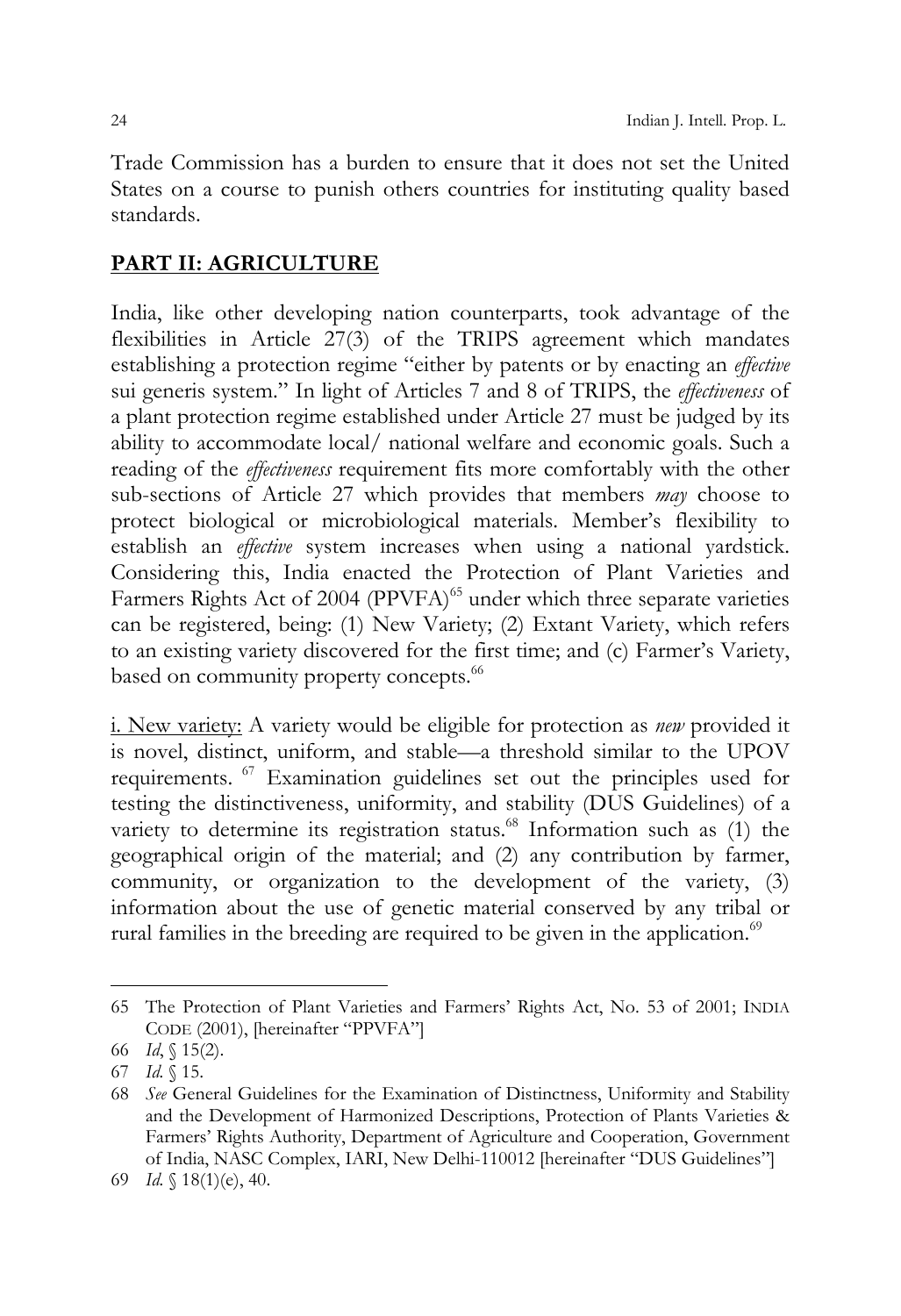ii. Extant Variety: In order to ensure that an appropriate bar is instituted in a country that is rich in biodiversity and traditional farming practices, the extant variety register was created to as a compilation of matters known and existing in the public domain. This classification indirectly creates a higher bar to determine distinctiveness of a new variety. Indeed, the extant variety classification takes care of India's obligation under the Convention on Biological Diversity (CBD) to which it is a signatory.<sup>70</sup> The Convention requires member states to take adequate steps to preserve biological and genetic materials. Section 28 of the PPVFA provides that the government, as the owner of the extant varieties, enjoys the right to determine their production, sale, marketability, distribution, importation, or exportation. Government ownership over the materials ties in with the objective of protecting biodiversity and allowing the government to negotiate with bioprospectors. An Extant Variety Recommendation Committee (EVRC) develops appropriate procedures for examining applications to register an extant variety.<sup>71</sup> By the end of 2010, from a pool of 297 applications, 123 extant varieties were registered.

iii. Farmer's Variety: Within this *variety* typology fall plants which are traditionally cultivated and evolved by the farmers in their fields, or is a wild relative or land race of a variety about which the farmers possess the common knowledge.<sup>72</sup> The reason for protecting farmers' rights is the underlying assumption that genetic diversity is enhanced when varieties are adapted using traditional farming techniques.<sup>73</sup> By 2010, after considering 44 applications three varieties of rice—Indrasan, Hansraj, and Tilak Chandan—became the first of the farmer's varieties registered in India, and perhaps, also in the world.

Other features of the PPVFA are all part of the *sui generis* system that allows a country to tailor a regime that protects plant varieties while making adequate allowances for local issues. The creation of the Gene Fund, for instance, is another feature created by the central government for the benefit of the farmers.<sup>74</sup> The fund helps reward farmers whose existing

<sup>70</sup> Convention on Biological Diversity, June 5, 1992, 1760 U.N.T.S. 79 [hereinafter "CBD"].

<sup>71</sup> *See* Protection of Plant Varieties and Farmers' Rights Regulations, 2006*,* Gazette of India, Notification (Dec. 7, 2006).

<sup>72</sup> PPVFA, *supra* note 38, § 2(*l*).

<sup>73</sup> *Id*.

<sup>74</sup> *See* PPVFA, *supra* note 38, §s 39, 45.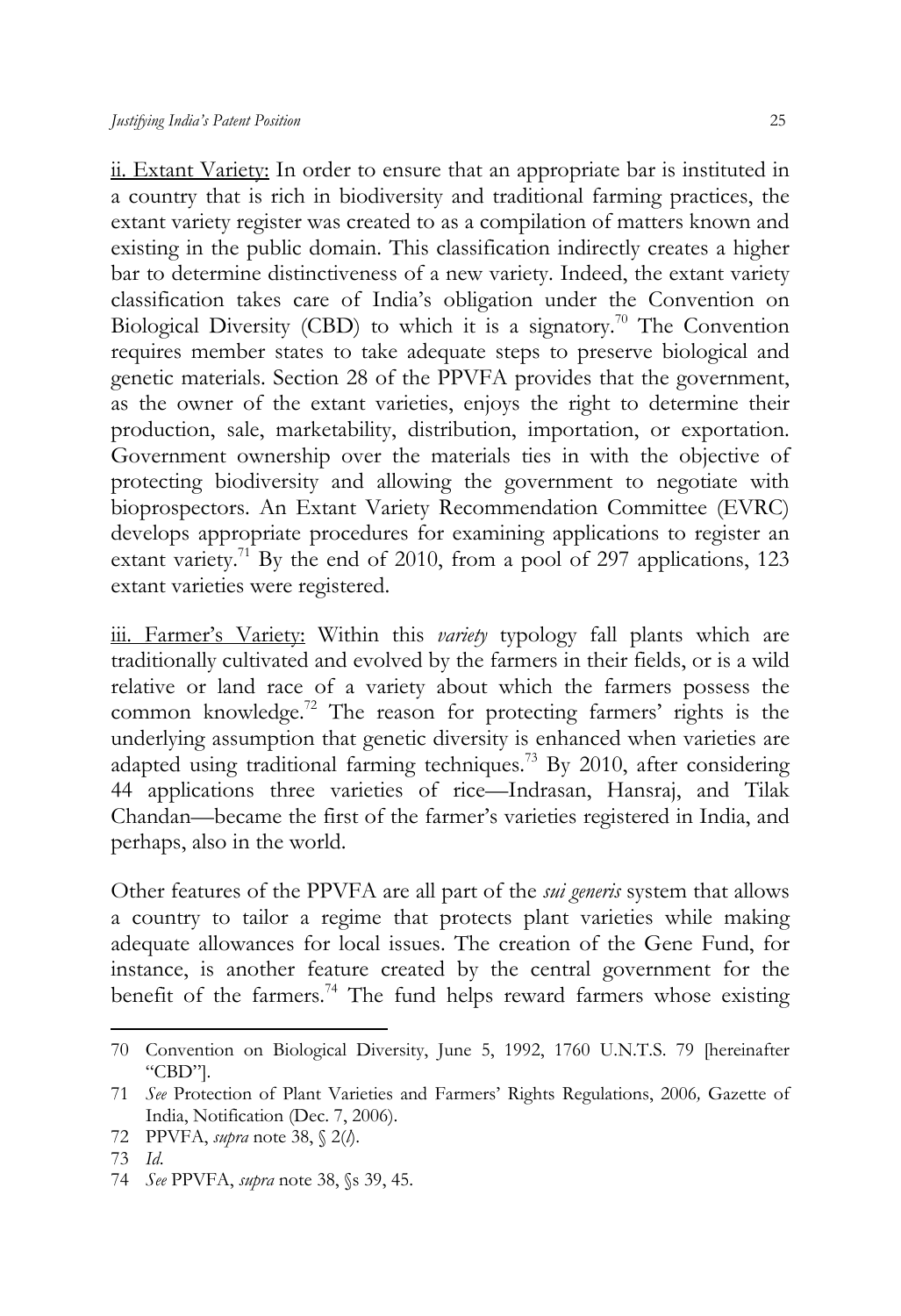variety/material is used as a source to create a new variety.<sup>75</sup> Similarly, the PPVFA allows farmers to retain their traditional right to save and reuse seeds from their harvests with some restrictions and conditions. The PPVFA has also introduced a right to community compensation in recognition of traditional knowledge contributions. Section 43 reflects a community property philosophy by providing that "[b]reeders wanting to use farmers' varieties for creating essentially derived varieties (EDVs) cannot do so without the express permission of the farmers."<sup>76</sup> Thus, communities can stake a claim of contribution from breeders if a new variety is derived from information or a contribution is made by the local community.77 If the community's claim for compensation is established, the breeder must deposit the compensation in the Gene Fund.78 Lastly, the PPVFA provides for "benefit sharing" – which refers to sharing a proportion of the benefits accruing to a breeder of a new variety with qualifying claimants, if any, who could be indigenous groups, individuals, or communities.<sup>79</sup> That concept, first envisaged in the CBD, has been more clearly expounded on the PPVFA and structured to work closely with the community rights principle detailed earlier. Thus, the statute mandates that before registering any new variety, the statutory authority should invite claims for benefit sharing.<sup>80</sup>

# **CONCLUSION81**

Along with the above testimonial, the authors also filed detailed posthearing reports both to the ITC and the USTR addressing questions and concerns that were raised by the Commissioners during the hearing. The authors highlighted that taking any step that affects India detrimentally will be a strategic mistake for all of the following reasons:

76 *See* PPVFA, *supra* note 38, § 48.

 $\overline{a}$ 

78 *Id.*

<sup>75</sup> *Id.* § 39.

<sup>77</sup> *Id.*

<sup>79</sup> *Id.* §§ 2(b), 26.

<sup>80</sup> *Id.* § 26.

<sup>81</sup> *See* International Trade Commission, Report on Investigation No. 332-543, *available at*  http://www.usitc.gov/press\_room/news\_release/2014/er1222ll254.htm (for details of the ITC's Report on the Investigation); *See also* USTR Special 301 Report, *available at* www.ustr.gov (for details of the USTR's Report on its Investigation of India's trade practices).